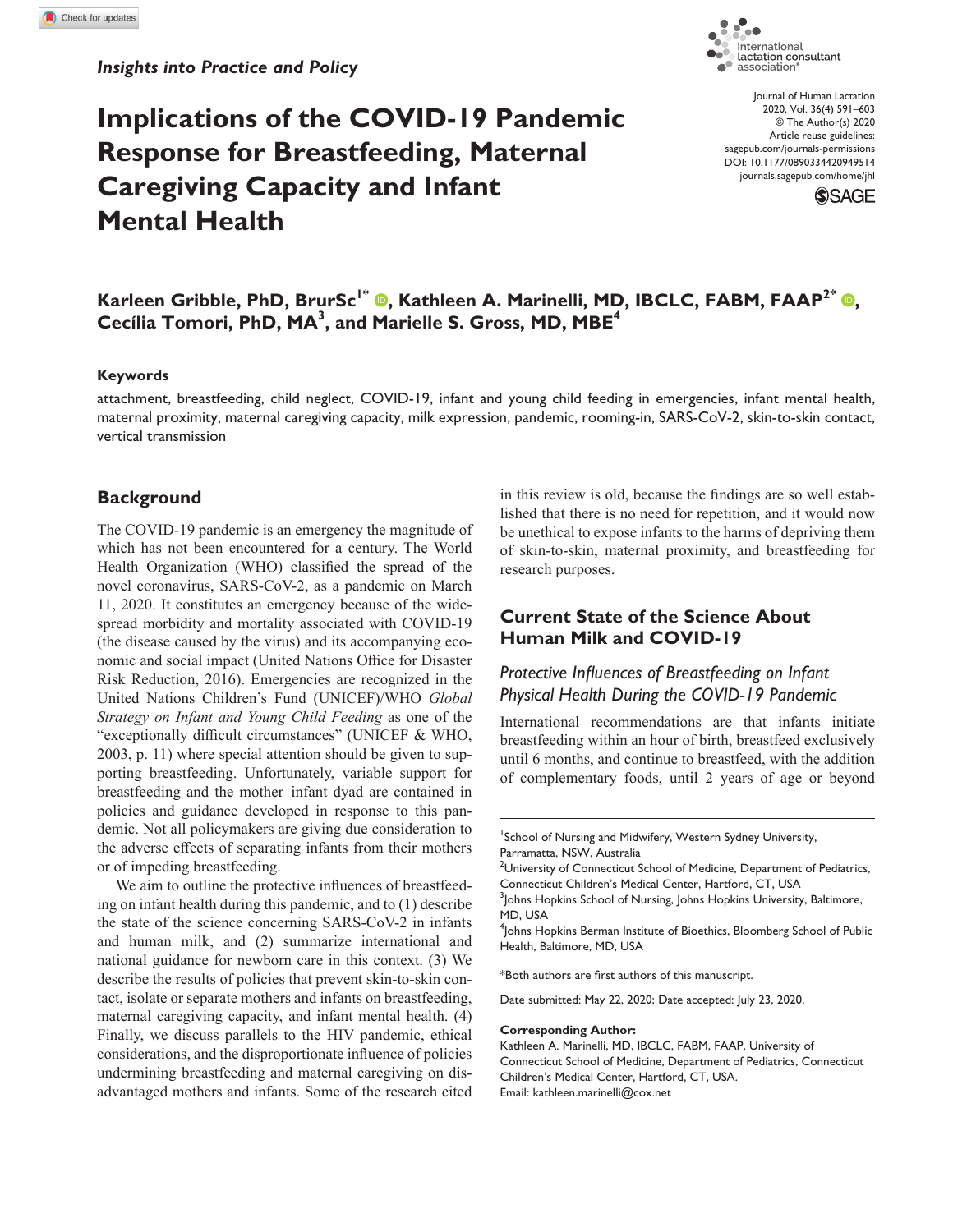([WHO & UNICEF, 2003](#page-12-0)). These recommendations protect infant health because human milk actively and passively attacks infections and assists in the development of the infant's immune system ([Cacho & Lawrence, 2017;](#page-7-0) [Liang](#page-9-0)  et [al., 2020](#page-9-0)).

In lower- and middle-income countries, breastfeeding could prevent 72% of hospitalizations for diarrhea and 57% for respiratory tract infections, while infants not breastfed have a mortality rate eight times greater than their exclusively breastfed counterparts [\(Victora et](#page-11-1) al., 2016). These protective results remain in high income contexts; in the United Kingdom, an estimated 31% of hospital admissions for infections have been attributable to infants breastfeeding for less than 3 months [\(Payne & Quigley, 2017\)](#page-10-0). Globally, the lives of more than 800,000 children annually could be saved if breastfeeding, as recommended, was universally practiced ([Victora et](#page-11-1) al., 2016). Without human milk, infants are effectively immunocompromised ([Vieira Borba et](#page-11-2) al., [2018\)](#page-11-2).

The protections afforded to infants through breastfeeding are currently of increased importance because of the pandemic's impact on health systems and on food security. Globally, health service support for new mothers has been reduced as clinics and mothers' groups have been cancelled and consultations undertaken by telehealth rather than in person. Breastfeeding parents are reluctant to seek health care out of fear of exposure to SARS-CoV-2 in medical facilities ([Shrestha & Heaton, 2020](#page-10-1)). In highly affected communities health systems have been and may continue to be overwhelmed with COVID-19 patients, constraining access to health care for all other reasons.

Food security for formula-dependent infants is a concern. Some settings have experienced shortages of infant formula due to panic buying ([Abrams, 2020\)](#page-7-1). Additionally, the broader economic effects of this pandemic have reduced families' ability to purchase human milk substitutes, where infants are not breastfed [\(McKibbin & Fernando, 2020\)](#page-9-1). However, where breastfeeding is supported, human milk is a secure food supply. It is unaffected by supply chain issues, does not require payment, and protects infants from diarrheaassociated malnutrition or the inaccessibility of appropriate human milk substitutes ([Salmon, 2015](#page-10-2); [Scherbaum & Srour,](#page-10-3)  [2016\)](#page-10-3).

## *COVID-19 Research Concerning Infants*

Accurate information regarding SARS-CoV-2 and COVID-19 is required to inform policy development. The nature of a pandemic makes obtaining this information difficult. In the COVID-19 pandemic, manuscripts have been published rapidly, with many in pre-print (pre-peer review) formats. Rushed or no peer review, and the pressure to publish, results in research of variable quality. The same databases used in multiple COVID-19 publications make it difficult to determine whether papers report overlapping data. Haste in data

#### **Key Messages**

- Some COVID-19 policies separate infants and mothers, preventing or impeding breastfeeding, despite no evidence for vertical transmission of SARS-CoV-2 and generally mild symptoms in infants.
- Policies separating mothers and infants and impeding breastfeeding increase infant morbidity, mortality, and child neglect.
- Policymakers must develop guidance considering the risks of disease transmission and the critical importance of skin-to-skin contact, breastfeeding, and maternal proximity to short- and long-term infant physical and mental health and development.

collection has resulted in information gaps, making interpreting findings difficult. It is imperative for researchers, policymakers, and clinicians to critically review research, remaining alert particularly for methodological flaws.

An example of problematic research is an article by [Dong](#page-8-0)  [and colleagues \(2020\).](#page-8-0) This research has been used to justify the separation of mothers and infants, including by the American Academy of Pediatrics [\(American Academy of Pediatrics](#page-7-2)  [Committee on Fetus and Newborn et](#page-7-2) al., 2020). They described the epidemiology of COVID-19 in children using data from the Chinese Center for Disease Control and Prevention. Of 2143 pediatric patients, reportedly 379 were < 1 year old. However, they counted both "confirmed" by testing and "suspected" by symptoms as COVID-19 cases (changed to *n* = 376, not 379). In their participant infants, only 22.6%  $(n = 85)$  were laboratory confirmed SARS-CoV-2 infections. Of the 40 infants in the severe and critical categories, only 17.5% (*n* = 7) were confirmed. Lack of confirmation is significant as the non-specific symptoms of COVID-19 are associated with many other respiratory and gastrointestinal pathogens. Records of hospitalized children  $(n = 366)$  in Wuhan identified the most frequently detected respiratory viruses as influenza A ( $n = 23$ ; 6.3%) and influenza B  $(n = 20; 5.5\%)$  with SARS-CoV-2 in six  $(1.6\%)$ patients (Liu et [al., 2020](#page-9-2)). It is possible that many of the "suspected" severe cases in the study by Dong et [al. \(2020\)](#page-8-0) could have been due to other, more prevalent, respiratory viruses and not SARS-CoV-2. [Heimdal et](#page-8-1) al. (2019) examined a hospital cohort of children  $(N = 3,458)$  with respiratory symptoms and found human coronaviruses in 9.1% (*n* = 313) of cases, with two-thirds having viral co-infections. Viruses causing severe respiratory illness were detected in 36.7% of these cases. Some of the confirmed SARS-CoV-2 infections in Dong et [al. \(2020\)](#page-8-0) may have had co-infection with common viral pathogens causing the severe symptoms, including respiratory syncytial virus ([Cruz & Zeichner, 2020](#page-8-2)), and not SARS-CoV-2. The deficiencies in the data reported in the Dong et [al. \(2020\)](#page-8-0) paper created difficulties in drawing conclusions about the frequency of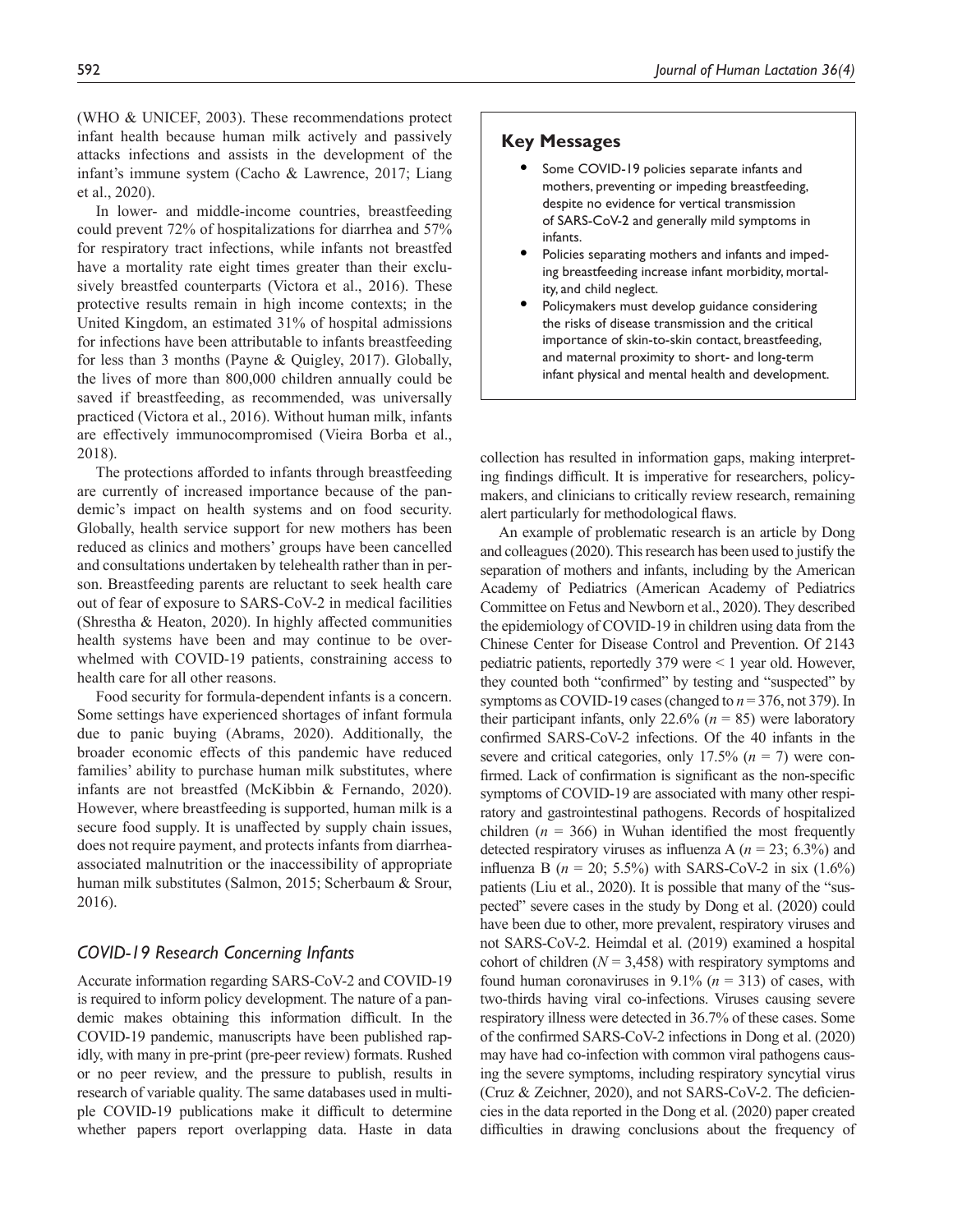severe COVID-19 in infants. As previously stated, AAP guidance ([AAP, 2020](#page-7-2)) relied on it to support maternal–infant separation. The researchers appeared aware of the need to distinguish between suspected and confirmed cases but assessed the risk of COVID-19 incorrectly, inflating it threefold from  $n = 7$  of  $N =$ 85 (8%) to  $n = 21$  of  $N = 86$  (24%) infants with severe or critical disease. This highlights the necessity for reading and interpreting research accurately.

One of the earliest concerns regarding SARS-CoV-2 was vertical transmission. Recently, a well-executed critical systematic review was published ([Walker et](#page-11-3) al., 2020) including 49 studies ( $N = 666$  neonates of  $N = 655$  women either testing COVID-positive or "high clinical suspicion") through May 2020. Twenty-eight (4%) infants had confirmed COVID-19, more after cesarean delivery  $(N = 292; n = 20; 5.3%)$  than vaginal delivery ( $N = 374$ ;  $n = 8$ ; 2.7%). No association of infection with feeding method or maternal proximity existed. Twentyeight cases of "vertical transmission" were reported, but none fulfilled confirming criteria. The authors summarize: "neonatal COVID-19 infection is uncommon, almost never symptomatic, and the rate of infection is no greater when the baby is born vaginally, breastfed, or allowed contact with the mother" [\(Walker et](#page-11-3) al., 2020, p. 8).

COVID-19 appears to be less prevalent and generally less severe in infants (children < 1 year old) than in older populations [\(Ludvigsson, 2020](#page-9-3)). This has been documented in many reports from multiple countries. Worth noting is that several infants have been admitted with their mothers, breastfed, and discharged home well (Han et [al., 2020](#page-8-3); Le et [al., 2020\)](#page-9-4), including three exclusively breastfed infants from Italy hospitalized at 10, 18, and 32 days respectively [\(Canarutto et](#page-7-3) al., 2020; [Salvatori et](#page-10-4) al., 2020). A 26-week asymptomatic premature infant tested positive on day 14, after her mother tested positive 7 days earlier. She remained stable, and 14 days later tested negative for SARS-CoV-2 [\(Piersigilli et](#page-10-5) al., 2020). The diverse group of infants in these reports all did well. We do not yet know why infants have mild courses, but breastfeeding cannot be discounted as a factor.

To summarize, as with other coronaviruses, current knowledge does not support vertical transmission of SARS-CoV-2. Neonatal COVID-19 might result from respiratory transmission acquired from the mother or another infected person. While some infants with COVID-19 may develop serious disease requiring intensive care admission, to date reported cases usually have been reported as mild, with favorable outcomes compared to older age groups. This growing evidence base should be considered when developing postpartum guidance.

#### *Human Milk in the Context of COVID-19*

In a recent review of COVID-19 and human milk, 47 milk samples from 31 women in peer-reviewed studies were negative for SARS-Co-V-2 ([Lackey et](#page-9-5) al., 2020). This corresponds with previous milk testing from two women with SARS-Co-V (responsible for the 2003–2004 SARS

outbreak; [Robertson et](#page-10-6) al., 2004; [Stockman et](#page-10-7) al., 2004), one of whom had antibodies to the virus in her milk [\(Robertson](#page-10-6) et [al., 2004](#page-10-6)). Currently, SARS-CoV-2 active virus does not appear to be present in human milk. SARS-CoV-2 specific IgG was found in two samples of one woman's milk [\(Yu](#page-12-1) et [al., 2020](#page-12-1); non-peer-reviewed preprint), the first report that infected mother's milk may contain specific antibodies to help their infants fight the disease.

# *Guidance for Newborn Care in the Context of COVID-19*

On March 13, 2020, the [WHO \(2020a\)](#page-11-4) released interim guidance for the clinical management of COVID-19, stating that infants of mothers who are suspected or confirmed with COVID-19 should be fed according to the standard infant feeding recommendations outlined in the *Global Strategy for Infant and Young Child Feeding* ([WHO,](#page-11-4) [2020a](#page-11-4)). Specifically, infants should be placed skin-to-skin with their mothers after birth, initiate breastfeeding within 1 hr of birth, and room-in day and night with their mothers to encourage frequent breastfeeding. Additionally, mothers should employ infection prevention and control measures by practicing respiratory hygiene (including a mask if available), wash their hands before and after contact with their infants, and ensure disinfection of surfaces they have contacted ([WHO, 2020a](#page-11-4)). [WHO \(2020c\)](#page-11-5) guidance directly addresses the requirement for health services to minimize disruption to breastfeeding and has remained consistent in subsequence updates.

Despite the WHO's strong emphasis on keeping mothers and infants close together and supporting breastfeeding, many governments, professional organizations, and hospitals have adopted policies and practices conflicting with this guidance. At the most extreme, prohibiting or discouraging breastfeeding and the use of mother's milk with suspected or confirmed COVID-19 is recommended ([Table](#page-3-0) 1). More commonly, separating mothers and infants, ranging from complete isolation to infants and mothers room-sharing at a specified distance from one another (1.5 m–2 m; 6 feet) and/ or behind a screen or removed to a separate room overnight, has been advised. Avoiding skin-to-skin contact or requiring washing of mothers' skin before skin-to-skin or breastfeeding also has been included in some COVID-19 guidance.

## **Results of Policies Concerning Breastfeeding During the Pandemic**

## *Guidance About Separating Breastfeeding Mothers and Infants*

While in theory isolation of infants from mothers does not prevent provision of expressed milk and eventual breastfeeding, in practice it often does. For women to establish a sufficient milk supply, expression should begin within an hour of birth and in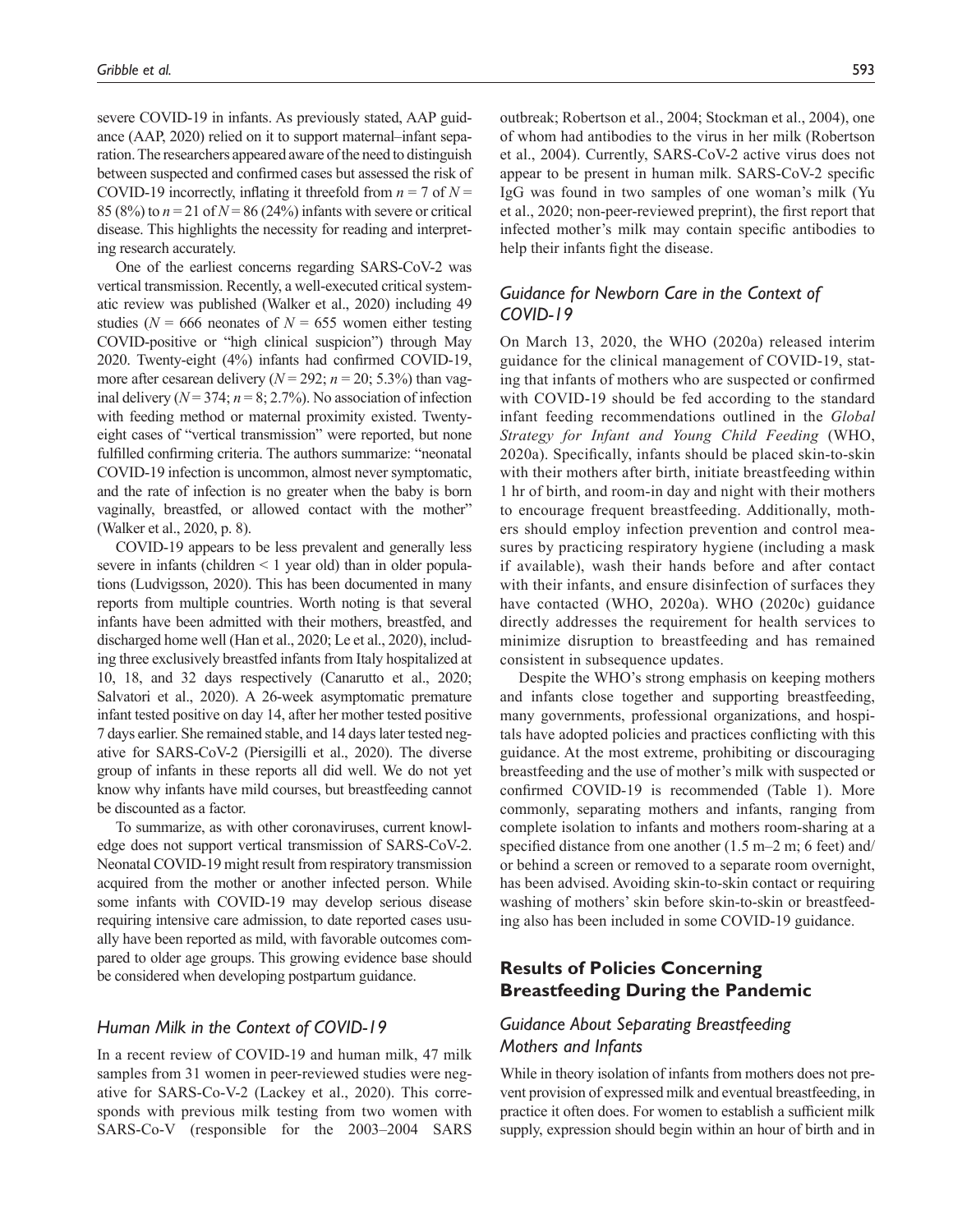| Source of Published<br>Guidance | Direct BF | Skin-to-skin | No chest washing <sup>a</sup> | Rooming sharing | Dyad proximity within WHO Compliance<br>room 24 hrs. <sup>b</sup> | Score $n$ $%$ |
|---------------------------------|-----------|--------------|-------------------------------|-----------------|-------------------------------------------------------------------|---------------|
| <b>WHO<sup>c</sup></b>          | Y         | Υ            | Y                             |                 | Y                                                                 | 5(100)        |
| China <sup>d</sup>              | N         | N            |                               | N               | N                                                                 | 0(0)          |
| ${\sf Japan}^{\rm e}$           | N         | N            |                               | N               | N                                                                 | 0(0)          |
| Malaysiaf                       | N         | N            |                               | N               | N                                                                 | 0(0)          |
| Philippines <sup>g</sup>        | N         | N            | n                             | N               | N                                                                 | 0(0)          |
| Thailand <sup>h</sup>           | 0         | $\Omega$     | 0                             | N               | N                                                                 | 0(0)          |
| United States <sup>i</sup>      | N         | N            | XX                            | N               | N                                                                 | 0(0)          |
| Vietnam <sup>j</sup>            | N         | N            | $\Omega$                      | N               | N                                                                 | 0(0)          |
| Mexico <sup>k</sup>             |           | 0            | $\Omega$                      | N               | N                                                                 | 1(20)         |
| Australia <sup>1</sup>          |           | N            | XX                            |                 | N                                                                 | 2(40)         |
| $\mathsf{France}^{\mathsf{m}}$  |           | O            | O                             |                 | N                                                                 | 2(40)         |
| India <sup>n</sup>              |           |              | n                             |                 | 0                                                                 | 2(40)         |
| Italy <sup>o</sup>              |           |              | 0                             |                 | N                                                                 | 2(40)         |
| United Kingdom <sup>P</sup>     |           |              |                               |                 | o                                                                 | 2(40)         |
| Canada <sup>q</sup>             |           |              |                               |                 |                                                                   | 3(60)         |
| Germany <sup>r</sup>            |           |              |                               |                 |                                                                   | 4(80)         |
| Kenya <sup>s</sup>              |           |              |                               |                 |                                                                   | 4(80)         |
| Malawi <sup>t</sup>             |           |              | o                             |                 |                                                                   | 4(80)         |

<span id="page-3-0"></span>**Table 1.** Ranked comparison of example guidance to the WHO recommendations for newborn care with suspected or confirmed maternal COVID-19.

*Note*: WHO compliance score = the total number of items recommended by WHO that were followed; Y = WHO recommendation was followed;  $N = WHO$  recommendations was not followed and guidance was given that contradicted the WHO recommendations;  $0 =$  recommendation was not addressed in published guidance; XX= washing the chest was required by the published guidance; BF = breastfeeding; WHO = World Health Organization. Guidance country documents are example recommendations from governments, professional organizations, and hospitals and should not be interpreted as representative of universal practice in any country.

 $^{\rm a}$ Do not wash breasts before breastfeeding or skin-to-skin care;  $^{\rm b}$ Dyad proximity = explicit that mother and infant are not separated in the room e.g., 1.5–2m (6 ft), by a screen or curtain, and infant not in an incubator.

<sup>c</sup>[WHO, 2020a](#page-11-4), [2020b](#page-11-6); <sup>d</sup>Wang et [al., 2020;](#page-11-7) <sup>e</sup>[Japanese Society for Neonatal Health and Development, 2020](#page-8-4); <sup>f</sup>[Ministry of Health Malaysia, 2020;](#page-9-6) <sup>g</sup>Philippine [Obstetrical and Gynecological Society, 2020;](#page-10-8) <sup>h</sup>[Royal College of Obstetricians and Gynaecologists of Thailand, 2020](#page-10-9); <sup>i</sup>American Academy of Pediatrics [Committee on Fetus and Newborn et](#page-7-2) al., 2020; <sup>I</sup>[Republic of Vietnam Ministry of Health, 2020](#page-10-10); <sup>k</sup>[Instituto Nacional de Perinatologia, 2020](#page-8-5); <sup>I</sup>Western [Sydney Local Health District, 2020;](#page-11-8) "'Rigourd, 2020; "[Chawla et](#page-7-4) al., 2020; °[Societa Italiana di Neonatologia, 2020](#page-10-12); <sup>p</sup>Royal College of Obstetricians and [Gynaecologists et](#page-10-13) al., 2020; <sup>q</sup>[Public Health Agency of Canada, 2020](#page-10-14); <sup>r</sup>[Deutsche Gesellschaft for Gynakologie und Geburtshilfe, 2020](#page-8-6); <sup>s</sup>Kenya Ministry of [Health et](#page-9-7) al., 2020; <sup>t</sup>[Malawi Ministry of Health, 2020.](#page-9-8)

a pattern typical of newborn infants' feedings, every 2–3 hours (Meier et [al., 2017](#page-9-9)). This is challenging for women, who find separation from their infants emotionally difficult, the frequent expressing tiring, and the overall process overwhelming [\(Yang](#page-12-2)  et [al., 2019\)](#page-12-2). When women are incapacitated by illness, as may occur with COVID-19, they require assistance to express their milk. However, hospital understaffing, time requirements of using personal protective equipment (PPE), and PPE scarcity, make the provision of this assistance challenging.

The potential challenges of transitioning infants from alternate feeding methods to breastfeeding must be considered. Although evidence is mixed, some infants find it difficult, and early bottle feeding can contribute to reduced breastfeeding ([Zimmerman & Thompson, 2015\)](#page-12-3). Additionally, infants separated from their mothers are likely to cry more and require soothing [\(Keefe, 1987](#page-8-7)). With staffing and PPE limitations, pacifiers (dummies) may be offered. Early pacifier use definitively has been associated with poorer breastfeeding outcomes ([Buccini et](#page-7-5) al., 2017).

Allowing mothers to share a room with their infants permits direct breastfeeding. However, requiring physical distancing within that room presents a barrier to successful breastfeeding (Table 1). Room sharing at a distance should not be described as "rooming-in," which requires that the infant either shares the mother's bed, is in a side-car attached to her bed, or in a crib right beside her bed ([Jaafar et](#page-8-8) al., [2016\)](#page-8-8). Close physical contact is necessary for mothers to identify and respond to their infant's feeding cues, and to feed frequently [\(Winberg, 2002](#page-11-9)). Frequent breastfeeding is necessary to successfully establish and maintain breastfeeding; therefore, it is required for exclusive breastfeeding ([Winberg, 2002](#page-11-9)). When infants are distanced from mothers they breastfeed less frequently; even infants in a crib by their mother's bedside breastfeed less frequently than infants in a side-car bed (Ball et [al., 2006\)](#page-7-6). A mother 1.5–2 m (6 ft) from her infant will breastfeed less frequently than if they were right next to her, especially if the mother has had a cesarean delivery and requires assistance to lift her infant ([Tully &](#page-11-10)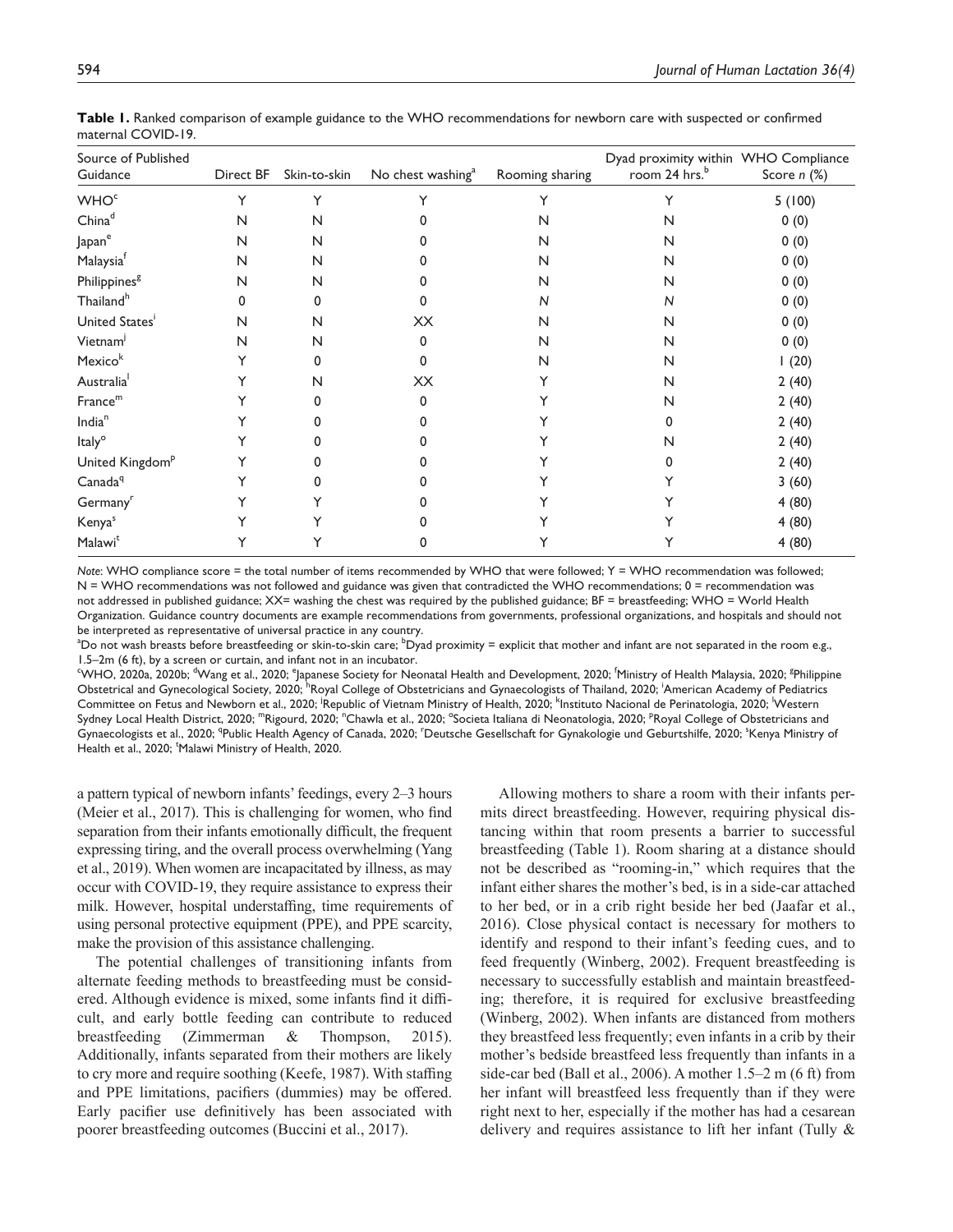[Ball, 2012\)](#page-11-10). Women whose infants are behind a screen will experience greater difficulty identifying their infants' visual hunger cues and may breastfeed less frequently.

Any intervention reducing newborn breastfeeding frequency can affect the successful establishment of breastfeeding. Fewer breastfeeds during the first day of life have been associated with an increased risk of breastfeeding difficulties ([Matias et](#page-9-10) al., 2010). Less frequent breastfeeding delays lactogenesis II onset ([Nommsen-Rivers et](#page-9-11) al., 2010), which has been associated with early cessation of full or any breastfeeding [\(Huang et](#page-8-9) al., 2020). Reduced breastfeeding frequency has also been associated with reduced exclusive breastfeeding at 3 months [\(Matias et](#page-9-12) al., 2012) and may contribute to lower breastfeeding rates after a caesarean birth ([Zhang et](#page-12-4) al., 2019).

Prohibition of skin-to-skin contact impedes breastfeeding (Table 1). Placed skin-to-skin after birth, healthy newborns perform a series of behaviors culminating in suckling at the breast [\(Widström et](#page-11-11) al., 2019). Hormonal and sensory features of this process positively affect mother and infant breastfeeding [\(Widström et](#page-11-11) al., 2019). Infants not placed skin-to-skin have more difficulty initiating breastfeeding, are more likely to be exposed to infant formula in hospital, are less likely to exclusively breastfeed after hospital discharge, and are more likely to cease breastfeeding earlier than infants placed skin-to-skin after birth ([Moore et](#page-9-13) al., 2016).

Finally, washing the mother's chest before skin-to-skin contact or breastfeeding may increase breastfeeding difficulty (Table 1). Maternal odors are physiologically-relevant chemical signals stimulating feeding behaviors and assisting infants to locate and attach to the breast ([Porter, 2004](#page-10-15)). The absence of maternal odors affects infant behavior; when only one breast is washed, infants have expressed a clear preference for suckling the unwashed breast ([Varendi et](#page-11-12) al., 1994). Furthermore, swabbing a mother's body with iodine masks maternal odors and disturbs infant behavior during skin-toskin contact, reducing suckling [\(Brimdyr et](#page-7-7) al., 2018). Inability to suckle during skin-to-skin contact, after birth, has implications for breastfeeding success and for the development of the mother–child relationship [\(Widström et](#page-11-11) al., [2019](#page-11-11)). The work involved in washing breasts before each breastfeed also may reduce feeding frequency. The [WHO](#page-11-6) [\(2020b\)](#page-11-6) has advised washing breasts only if mothers have directly coughed on them.

## *Influence of Non-Supportive Breastfeeding Policies on Infant Mental Health*

Sensitive and responsive care from a primary caregiver facilitates positive infant mental health and a long-term psychological and developmental trajectory ([Schore, 2017\)](#page-10-16). Lack of responsive care is traumatic for infants and has been associated with poor outcomes across multiple life domains [\(Schore,](#page-10-16) [2017\)](#page-10-16). Skin-to-skin contact, proximity through rooming-in, and breastfeeding influence maternal caregiving capacity, and

therefore affect infant mental health. When infants are skin-toskin with their mothers and initiate breastfeeding immediately after birth, mothers experience a surge of oxytocin [\(Matthiesen](#page-9-14) et [al., 2001](#page-9-14)), a hormone implicated in facilitating maternal behaviors [\(Strathearn, 2011\)](#page-11-13). Mothers experiencing skin-toskin contact immediately after birth seek greater proximity to their infants [\(Widström et](#page-11-14) al., 1990), speak to them more ([Widström et](#page-11-14) al., 1990), and are gentler in their touch ([Dumas](#page-8-10) et [al., 2013](#page-8-10)) during the first few days of life. More positive maternal interactions and physical affection at 3 ([Chateau &](#page-7-8) [Wiberg, 1977\)](#page-7-8) and 12 months ([Bystrova et](#page-7-9) al., 2009; [de](#page-8-11) [Château & Wiberg, 1984](#page-8-11)) have been observed when mothers experience skin-to-skin contact with their infants after birth. Skin-to-skin contact reduces levels of the stress hormone cortisol in women for at least 2 days ([Handlin et](#page-8-12) al., 2009), which may be even more important during this pandemic. Given the negative results of stress on maternal bonding and responsivity, skin-to-skin contact also may assist mothers in recognizing and responding appropriately to their infant's cues, assisting in attachment development ([Bicking Kinsey et](#page-7-10) al., 2014; [Feldman](#page-8-13) et [al., 2004](#page-8-13)). Close physical proximity after initial skin-to-skin contact remains important to maternal caregiving capacity. Mothers who room-in with their infants touch, kiss, smile, talk, and pay more attention to their infants than mothers whose infants are cared for in a nursery (Norr et [al., 1989](#page-9-15)). Skin-toskin contact sets women on a path to bond with and be responsive to their infants, as well as facilitating breastfeeding.

Breastfeeding also supports maternal caregiving capacity. The hormones secreted during breastfeeding (oxytocin, prolactin, and cholecystokinin), act on the maternal central nervous system to promote social responsiveness, maternal behavior, maternal proximity, and reduce physical and emotional stress responsivity [\(Uvnäs-Moberg, 1998;](#page-11-15) [Uvnäs-](#page-11-16)[Moberg et](#page-11-16) al., 1987). The close contact between mothers and infants necessary for breastfeeding results in more affective touch and care [\(Smith & Forrester, 2017](#page-10-17)). Breastfeeding mothers exhibit heightened responses in the brain regions associated with maternal sensitivity when compared to nonbreastfeeding mothers (Kim et [al., 2011](#page-9-16)).

Absence of close contact between mothers and infants and a short duration of breastfeeding undermines maternal caregiving capacity. Norr et [al. \(1989\)](#page-9-15) found that separating infants from their mothers for the first few days disturbed maternal attachment development. [O'Connor et](#page-10-18) al. (1980) found that nursery care for infants resulted in increased rates of maltreatment, inadequate caregiving, and child protection involvement when compared to rooming-in care. Nonbreastfeeding mothers have been reported (as a group) to be less responsive and sensitive to their infants than women who breastfeed [\(Weaver et](#page-11-17) al., 2018). Shorter durations of breastfeeding have been associated with greater rates of disorganized attachment in infants [\(Tharner et](#page-11-18) al., 2012), an indicator of possible inadequate caregiving ([Granqvist et](#page-8-14) al., [2017](#page-8-14)). After controlling for confounders  $(N = 6621)$ , Australian researchers found infants not breastfed were 3.8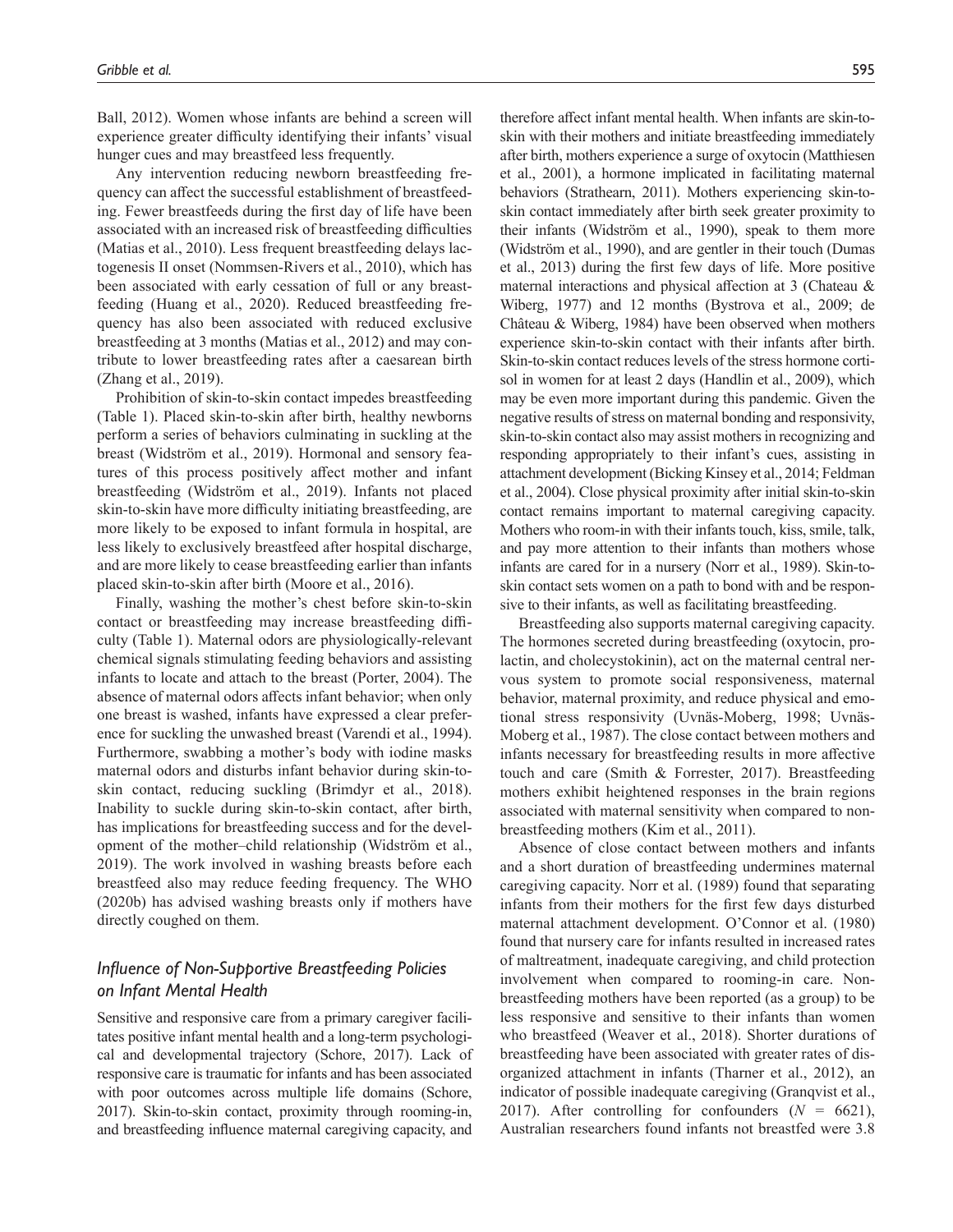times more likely to be neglected by their mothers than infants breastfed for 4 or more months ([Strathearn et](#page-11-19) al., [2009\)](#page-11-19). In countries as diverse as Russia, Costa Rica, and Thailand, hospital practices that physically separated mothers and infants and reduced breastfeeding were associated with a higher incidence of infant abandonment (Buranasin, [1991;](#page-7-11) Lvoff et [al., 2000](#page-9-17); Mata et [al., 1988\)](#page-9-18).

It is recognized that the infant's early environment *is* the mother, providing infants with physiological and emotional regulation (Ball et [al., 2019;](#page-7-12) [Kirsten et](#page-9-19) al., 2001). However, it is also clear that proximity to the infant powerfully affects and even regulates maternal physiology and psychology. The mutuality and physiological interconnectedness inherent in close mother–infant proximity enables mothers to breastfeed, bond with their infants, sensitively respond to their infant's needs, and attach to their infants, thereby protecting infant physical and mental health. The cost of depriving mothers and infants of proximity to one another is high.

The importance of skin-to-skin contact, proximity, and breastfeeding in supporting maternal caregiving and infant mental health is magnified for vulnerable women. Examples of vulnerable populations are mothers with a history of intergenerational trauma, who are young or impoverished ([Norr](#page-9-15)  et [al., 1989](#page-9-15); [O'Connor et](#page-10-18) al., 1980), or who use drugs ([Abrahams et](#page-7-13) al., 2010). This importance is heightened during times of crisis or economic hardship when rates of child abuse, neglect, and abandonment increase ([Lefebvre](#page-9-20)  et [al., 2017](#page-9-20); [Seddighi et](#page-10-19) al., 2019).

# *Other Results of Guidance Recommending Separation of Mothers and Infants*

Guidance recommending separating mothers and infants could have other unintended consequences. Some women have reportedly planned unattended home births because of COVID-19 hospital policies ([Bradfield, 2020](#page-7-14); [Royal College](#page-10-20)  [of Midwives, 2020](#page-10-20); [Shrestha & Heaton, 2020](#page-10-1)) or hidden COVID-19 symptoms to avoid separation from infants (C. Baeza, MD, IBCLC, personal communication, May 5, 2020). Birth-related maternal and infant morbidity and mortality and the spread of SARS-CoV-2 could increase as a result.

Isolation of mothers and infants also increases hospital resourcing requirements by doubling the number of rooms required for their care, increasing staffing, as mothers cannot care for their infants, as well as increasing PPE requirements. Furthermore, transporting infants or expressed milk between mothers and the infant care area potentially poses an infection control risk. When infants and mothers share a room but are distanced, staffing levels and PPE are also likely increased, especially when the mother has delivered by caesarean ([Tully & Ball, 2012\)](#page-11-10). In contrast, when mother and infant are kept together, care needs may be reduced, especially if a family member is isolated with them [\(Lowe &](#page-9-21)  [Bopp, 2020](#page-9-21)).

Where mothers and infants are separated, infants can be exposed via alternate caregivers who may appear healthy but later become symptomatic (He et [al., 2020](#page-8-15)). Parents may not be able to maintain separation or isolation from other infected individuals after discharge. Policies separating mothers and infants do not preclude nosocomial infection and infants of SARS-CoV-2 negative mothers have become infected in hospital [\(Salceanu, 2020\)](#page-10-21). Infections have occurred even when infants were born by cesarean, immediately separated from mothers, and fed human milk substitutes [\(Zeng et](#page-12-5) al., [2020\)](#page-12-5). Infants with disrupted breastfeeding will not be protected by breastfeeding if they are exposed to SARS-CoV-2 or other pathogens.

# **Historical and Ethical Considerations for Policy Development**

## *The Need for Holistic Policy Development: Lessons From the HIV Pandemic*

Policy development regarding infants in infectious disease outbreaks is challenging. While isolation of the uninfected from the infected and the avoidance of sharing bodily fluids are foundational strategies for the general population, mothers and infants are uniquely different. The risk that mothers could infect infants must be weighed against the protection that maternal proximity and breastfeeding provide.

The global track record of balancing disease transmission risks against breastfeeding protection is inconsistent. During the HIV pandemic, the presence of HIV in human milk and a report of a single case of HIV transmission via breastfeeding resulted in the U.S. Centers for Disease Prevention and Control (USCDC) recommending that HIV positive women not breastfeed [\(USCDC, 1985;](#page-7-15) [Ziegler et](#page-12-6) al., 1985). Following this, many low- and middle-income countries implemented programs providing free infant formula to HIV positive women ([Coutsoudis et](#page-7-16) al., 2008). It took 2 decades to conclusively determine that HIV transmission rates are very low with exclusive breastfeeding  $(0\%-1.3\%)$  for 3–6 months of exclusive breastfeeding; [Coutsoudis et](#page-8-16) al., 1999; Iliff et [al., 2005](#page-8-17)). It was further identified that supplying free infant formula to HIV positive mothers commonly resulted in high infant mortality, while HIV-free survival was maximized by exclusive breastfeeding [\(Coovadia et](#page-7-17) al., 2007; [Iliff](#page-8-17)  et [al., 2005\)](#page-8-17). *The initial prohibition of breastfeeding because of HIV fears resulted in unnecessary morbidity and mortality of thousands of infants and normalized formula feeding, leaving behind lasting harm* [\(Moland et](#page-9-22) al., 2010). The HIV experience should have informed the response in the COVID-19 pandemic; however, the same mistakes are being repeated.

## *Ethical Considerations*

The motivation behind separating mothers and infants and impeding breastfeeding in the COVID-19 pandemic is to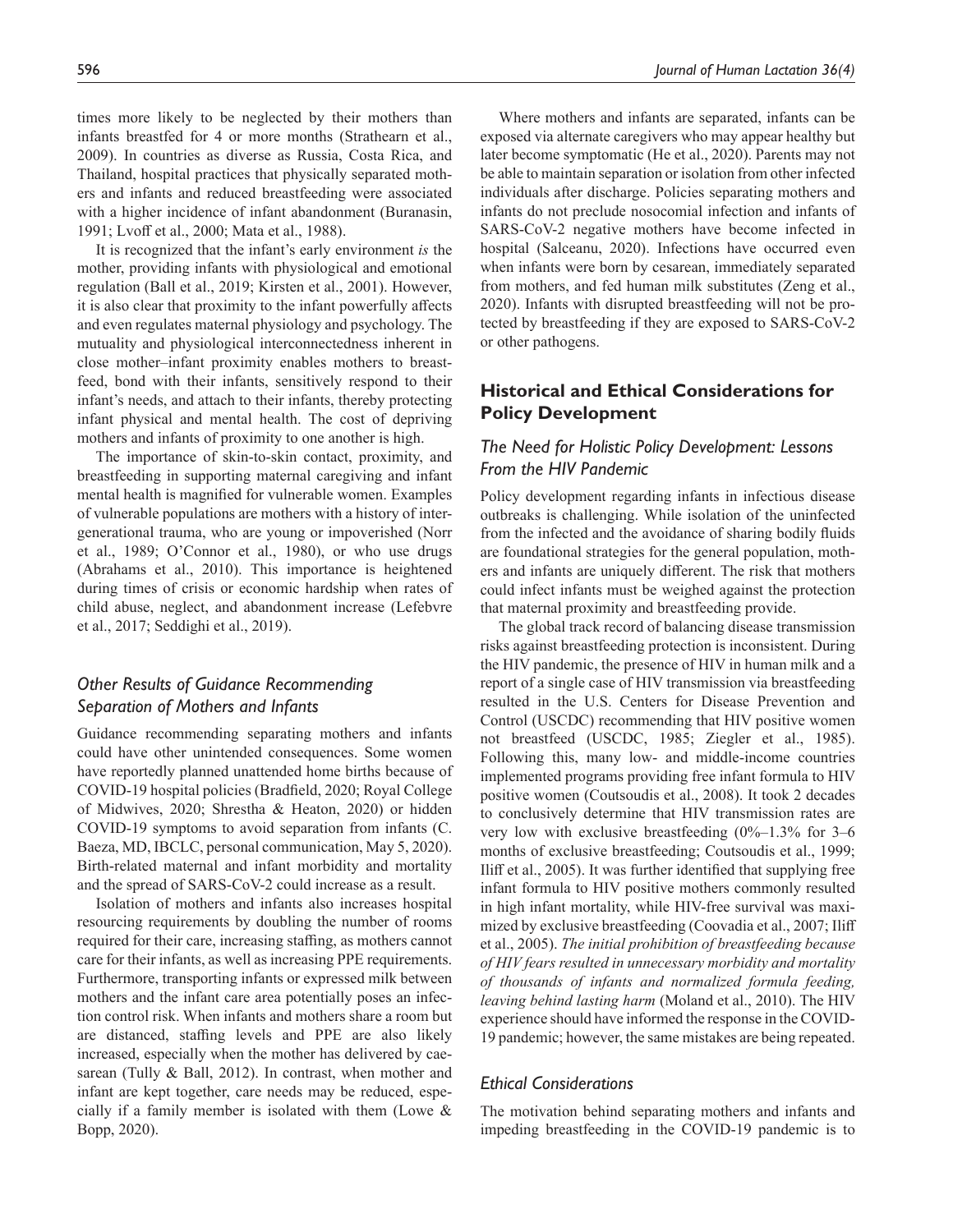minimize harm. However, a myopic view of COVID-19 as the only harm to reduce does not represent a judicious weighing of all harms and benefits as required in an ethical response. As reviewed here, the available evidence indicates that the *known* health and psychological harms of maternal separation and compromised breastfeeding are greater than the *potential* harms of transmitting SARS-CoV-2 through maternal skin-to-skin, close proximity, or breastfeeding. Even if there were equipoise regarding individual infants' best interests, shared informed decision making with their mothers must take precedence. Consideration of other harms, including compromised maternal health in the short- and long-term, and burdens within the healthcare system, are also necessary [\(Victora et](#page-11-1) al., 2016). This consideration should firmly ground policy and practices around keeping mothers and their infants together and supporting breastfeeding. The WHO has provided leadership stating that:

WHO's recommendations on mother/infant contact and breastfeeding are based on a full consideration not only of the risks of infection of the infant with COVID-19, but also the risks of serious morbidity and mortality associated with not breastfeeding or the inappropriate use of infant formula milks as well as the protective effects of skin-to-skin contact and breastfeeding. [\(WHO, 2020b](#page-11-6), p. 4)

Many governments, professional organizations, hospitals, and researchers have made similar considerations and endorsed policies keeping mothers and infants together, supporting breastfeeding [\(Table](#page-3-0) 1).

However, others made hasty initial decisions to separate mothers and infants or to disallow or impede breastfeeding fearing possible risks, instead of determining to "first do no harm." Early guidance from the USCDC advising isolation of mothers from their infants was revised to a more moderate stance ([USCDC, 2020a\)](#page-11-20). The USCDC claimed that their initial approach was "intentionally cautious until additional data become available to refine recommendations" ([USCDC,](#page-11-21) [2020b,](#page-11-21) para 4). However, given the importance of maternal and infant proximity and breastfeeding, this approach can be viewed as reckless. That the USCDC's initial guidance was used to inform policy in many other countries, including those with high infant mortality rates, disseminated this harm beyond the United States (e.g. [Chawla et](#page-7-4) al., 2020; [Instituto Nacional](#page-8-5) [de Perinatologia \(Mexico\), 2020](#page-8-5); [Japanese Society for](#page-8-4) [Neonatal Health and Development, 2020](#page-8-4); [Philippine](#page-10-8) [Obstetrical and Gynecological Society, 2020](#page-10-8); [Royal College of](#page-10-9) [Obstetricians and Gynaecologists of Thailand, 2020](#page-10-9)).

Where policies or other circumstances prevent infants from being placed skin-to-skin after birth, maintaining close proximity with their mothers, or breastfeeding, health services have an ethical obligation to ameliorate the consequences. Psychological support for infants and mothers during the time of separation is also necessary [\(WHO,](#page-11-4) [2020a\)](#page-11-4). If COVID-19 policies result in breastfeeding failure, support for relactation, use of donor milk, appropriate use of infant formula, responsive formula feeding, sensitive

caregiving, and attachment development must be provided. Where relevant, additional vulnerabilities associated with being the parent of a sick or premature infant, which may coexist alongside separation, need to be compensated for with extra support [\(Gribble, 2016](#page-8-18)). Significant barriers to appropriate provision of this support due to the pandemic should be considered in policy development.

# *Disproportionate Influence of Policies Undermining Breastfeeding and Maternal Caregiving*

Policies that separate mothers and infants or result in insufficient or absent breastfeeding in the COVID-19 pandemic will amplify the harms of existing disparities. Enormous differences, in terms of economic stability and health system capacity, exist between countries in their ability to respond to the pandemic, with the poorest least able [\(United Nations](#page-11-22) [Development Programme, 2020c](#page-11-22)). Economically- and socially-marginalized people are least able to minimize their viral exposure and suffer disproportionately from the economic consequences of the pandemic ([Ahmed et](#page-7-18) al., 2020). Marginalized populations have less access to healthcare and a greater risk of the comorbidities associated with poorer COVID-19 outcomes (Dorn et [al., 2020](#page-8-19)). The adverse consequences of maternal separation and disruption to breastfeeding are greatest in these resource-poor contexts [\(Victora](#page-11-1) et [al., 2016](#page-11-1)). However, even in wealthy settings, the most disadvantaged mothers and infants are disproportionately affected ([Abrahams et](#page-7-13) al., 2010; [Quigley et](#page-10-22) al., 2006; [Ren,](#page-10-23) [2020](#page-10-23)). Maternal proximity and breastfeeding are foundational to the health and wellbeing of all infants. Those most disadvantaged can least afford to lose these protections.

## **Conclusion**

The COVID-19 pandemic presents a threat to all infants, not just because they could become infected with SARS-CoV-2, but because interventions to protect them from infection may separate them from their mothers, with all the associated problems, and prevent or impede breastfeeding or receiving their mother's milk. Organizations and governments must develop guidance with a full appreciation of the importance of the development of the early mother–child relationship, and of breastfeeding, in achieving good health and developmental outcomes for infants.

#### **Author's Note**

Karleen Gribble, PhD, BrurSc, and Kathleen Marinelli, MD, IBCLC, FABM, FAAP, are both first authors of this article.

#### **Acknowledgements**

The authors would like to thank Jeni Stevens for her assistance regarding research on skin-to-skin.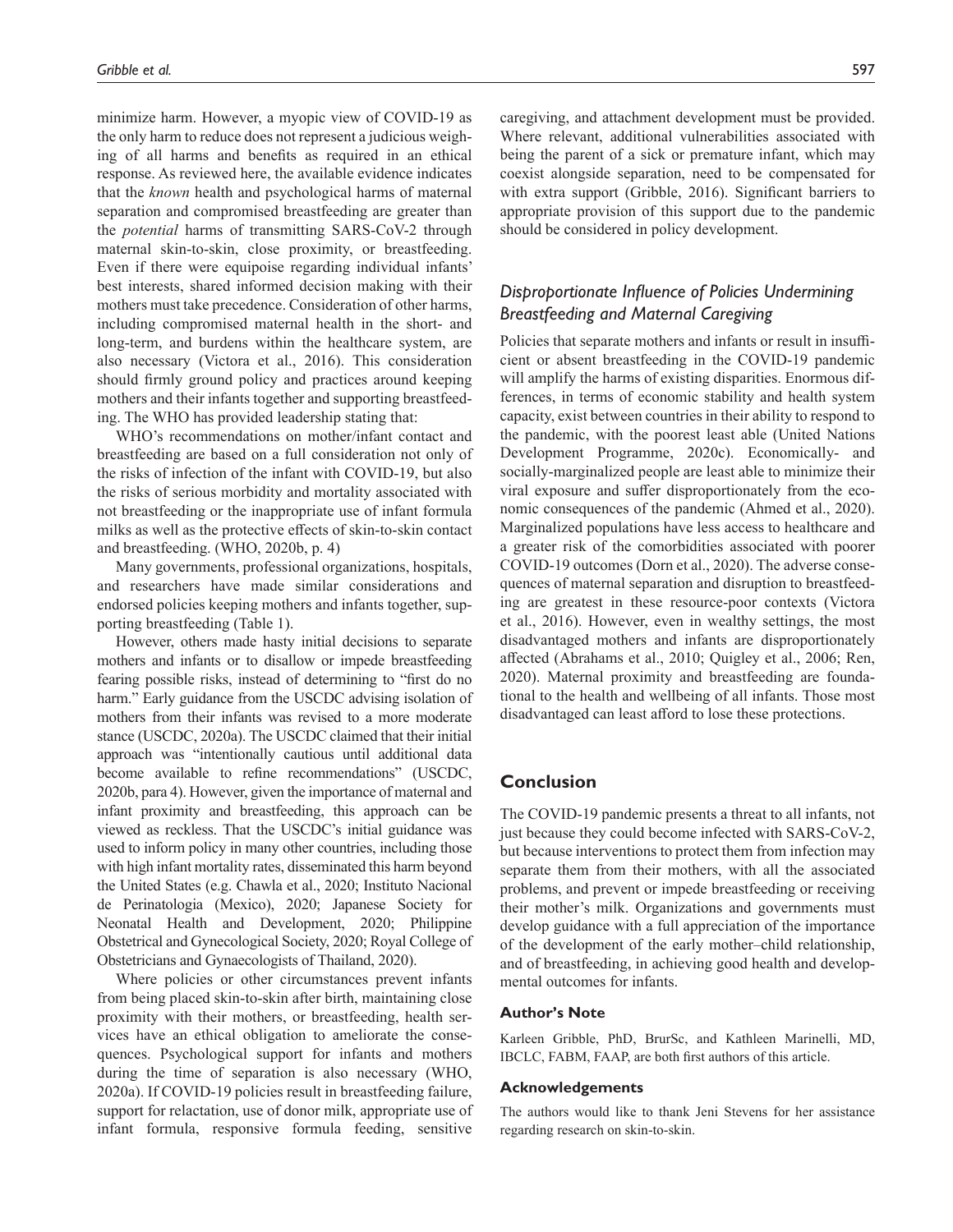#### **Declaration of Conflicting Interests**

The author(s) declared the following potential conflicts of interest with respect to the research, authorship, and/or publication of this article: Dr. Gribble serves on the *Journal of Human Lactation's* Editorial Review Board. Dr. Marinelli is an Associate Editor for the *Journal of Human Lactation* and, as an author, did not have any role in the acceptance of this manuscript for publication. All other authors declare no conflict of interest.

#### **Funding**

The author(s) received no financial support for the research, authorship, and/or publication of this article.

#### **ORCID iDs**

Karleen Gribble, PhD, BrurSc [https://orcid.org/0000-0003-](https://orcid.org/0000-0003-4774-1589) [4774-1589](https://orcid.org/0000-0003-4774-1589)

Kathleen A. Marinelli, MD, IBCLC, FABM, FAAP [https://](https://orcid.org/0000-0001-9342-6833) [orcid.org/0000-0001-9342-6833](https://orcid.org/0000-0001-9342-6833)

#### **References**

- <span id="page-7-13"></span>Abrahams, R. R., MacKay-Dunn, M. H., Nevmerjitskaia, V., MacRae, G. S., Payne, S. P., & Hodgson, Z. G. (2010). An evaluation of rooming-in among substance-exposed newborns in British Columbia. *Journal of Obstetrics and Gynaecology Canada*, *32*(9), 866–871. doi:10.1016/ S1701-2163(16)34659-X
- <span id="page-7-1"></span>Abrams, S. A. (2020). *Are there shortages of infant formula due to COVID-19?*[https://www.healthychildren.org/English/tips](https://www.healthychildren.org/English/tips-tools/ask-the-pediatrician/Pages/Are-there-shortages-of-infant-formula-due-to-COVID-19.aspx)[tools/ask-the-pediatrician/Pages/Are-there-shortages-of-infant](https://www.healthychildren.org/English/tips-tools/ask-the-pediatrician/Pages/Are-there-shortages-of-infant-formula-due-to-COVID-19.aspx)[formula-due-to-COVID-19.aspx](https://www.healthychildren.org/English/tips-tools/ask-the-pediatrician/Pages/Are-there-shortages-of-infant-formula-due-to-COVID-19.aspx)
- <span id="page-7-18"></span>Ahmed, F., Ahmed, N., Pissarides, C., & Stiglitz, J. (2020). Why inequality could spread COVID-19. *The Lancet Public Health*, *5*(5), e240. doi:10.1016/S2468-2667(20)30085-2
- <span id="page-7-2"></span>American Academy of Pediatrics Committee on Fetus and Newborn, Section on Neonatal Perinatal Medicine, and Committee on Infectious Diseases. (2020). *Initial guidance: Management of infants born to mothers with COVID-19*. 2 April 2020. [https://](https://downloads.aap.org/AAP/PDF/COVID%2019%20Initial%20Newborn%20Guidance.pdf) [downloads.aap.org/AAP/PDF/COVID%2019%20Initial%](https://downloads.aap.org/AAP/PDF/COVID%2019%20Initial%20Newborn%20Guidance.pdf) [20Newborn%20Guidance.pdf](https://downloads.aap.org/AAP/PDF/COVID%2019%20Initial%20Newborn%20Guidance.pdf)
- <span id="page-7-12"></span>Ball, H. L., Tomori, C., & McKenna, J. J. (2019). Toward an integrated anthropology of infant sleep. *American Anthropologist*, *121*(3), 595–612. doi:10.1111/aman.13284
- <span id="page-7-6"></span>Ball, H. L., Ward-Platt, M. P., Heslop, E., Leech, S. J., & Brown, K. A. (2006). Randomised trial of infant sleep location on the postnatal ward. *Archives of Disease in Childhood*, *91*(12), 1005–1010. doi:10.1136/adc.2006.099416
- <span id="page-7-10"></span>Bicking Kinsey, C., Baptiste-Roberts, K., Zhu, J., & Kjerulff, K. H. (2014). Birth-related, psychosocial, and emotional correlates of positive maternal–infant bonding in a cohort of first-time mothers. *Midwifery*, *30*(5), e188–e194. doi:10.1016/j.midw. 2014.02.006
- <span id="page-7-14"></span>Bradfield, E. (2020, April 4). COVID-19 hospital fears lead to spike in homebirth interest from pregnant women. *ABC News*.

[https://www.abc.net.au/news/2020-04-12/coronavirus-fears](https://www.abc.net.au/news/2020-04-12/coronavirus-fears-drive-increase-in-homebirth-interest/12138386)[drive-increase-in-homebirth-interest/12138386](https://www.abc.net.au/news/2020-04-12/coronavirus-fears-drive-increase-in-homebirth-interest/12138386)

- <span id="page-7-7"></span>Brimdyr, K., Cadwell, K., Stevens, J., & Takahashi, Y. (2018). An implementation algorithm to improve skin-to-skin practice in the first hour after birth. *Maternal & Child Nutrition*, *14*(2), e12571–e12571. doi:10.1111/mcn.12571
- <span id="page-7-5"></span>Buccini, G. D. S., Pérez-Escamilla, R., Paulino, L. M., Araújo, C. L., & Venancio, S. I. (2017). Pacifier use and interruption of exclusive breastfeeding: Systematic review and meta-analysis. *Maternal & Child Nutrition*, *13*(3), e12384. doi:10.1111/mcn.12384
- <span id="page-7-11"></span>Buranasin, B. (1991). The effects of rooming-in on the success of breastfeeding and the decline in abandonment of children. *Asia Pacific Journal of Public Health*, *5*(3), 217–220. doi:10. 1177/101053959100500305
- <span id="page-7-9"></span>Bystrova, K., Ivanova, V., Edhborg, M., Matthiesen, A.-S., Ransjö-Arvidson, A.-B., Mukhamedrakhimov, R., Uvnäs-Moberg, K., & Widström, A.-M. (2009). Early contact versus separation: Effects on mother-infant interaction one year later. *Birth*, *36*(2), 97–109. doi:10.1111/j.1523-536X.2009. 00307.x
- <span id="page-7-0"></span>Cacho, N. T., & Lawrence, R. M. (2017). Innate immunity and breast milk. *Frontiers in Immunology*, *8*, 584. doi:10.3389/ fimmu.2017.00584
- <span id="page-7-3"></span>Canarutto, D., Priolo, A., Russo, G., Pitea, M., Vigone, M. C., & Barera, G. (2020). COVID‐19 infection in a paucisymptomatic infant: Raising the index of suspicion in epidemic settings. *Pediatric Pulmonology*, *55*(6), E4–E5. doi:10.1002/ppul. 24754
- <span id="page-7-15"></span>Centers for Disease Control (CDC) (1985). Recommendations for assisting in the prevention of perinatal transmission of human T-lymphotropic virus type III/lymphadenopathy-associated virus and acquired immunodeficiency syndrome. *MMWR. Morbidity and Mortality Weekly Report*, *34*(48), 721–726.
- <span id="page-7-8"></span>Chateau, P. D. E., & Wiberg, B. (1977). Long-term effect on mother-infant behaviour of extra contact during the first hour post partum II. A follow-up at three months. *Acta Paediatrica*, *66*(2), 145–151. doi:10.1111/j.1651-2227.1977.tb07826.x
- <span id="page-7-4"></span>Chawla, D., Chirla, D., Dalwai, S., Deorari, A. K., Ganatra, A., Gandhi, A., Kabra, N. S., Kumar, P., Mittal, P., Parekh, B. J., Sankar, M. J., Singhal, T., Sivanandan, S., Tank, P (2020). Perinatal-Neonatal Management of COVID-19 Infection— Guidelines of the Federation of Obstetric and Gynaecological Societies of India (FOGSI), National Neonatology Forum of India (NNF), and Indian Academy of Pediatrics (IAP). *Indian Pediatrics*, *57*(6), 536–548. doi:10.1007/s13312- 020-1852-4
- <span id="page-7-17"></span>Coovadia, H. M., Rollins, N. C., Bland, R. M., Little, K., Coutsoudis, A., Bennish, M. L., & Newell, M.-L. (2007). Mother-to-child transmission of HIV-1 infection during exclusive breastfeeding in the first 6 months of life: An intervention cohort study. *The Lancet*, *369*(9567), 1107– 1116. doi:10.1016/S0140-6736(07)60283-9
- <span id="page-7-16"></span>Coutsoudis, A., Coovadia, H. M., & Wilfert, C. M. (2008). HIV, infant feeding and more perils for poor people: New WHO guidelines encourage review of formula milk policies.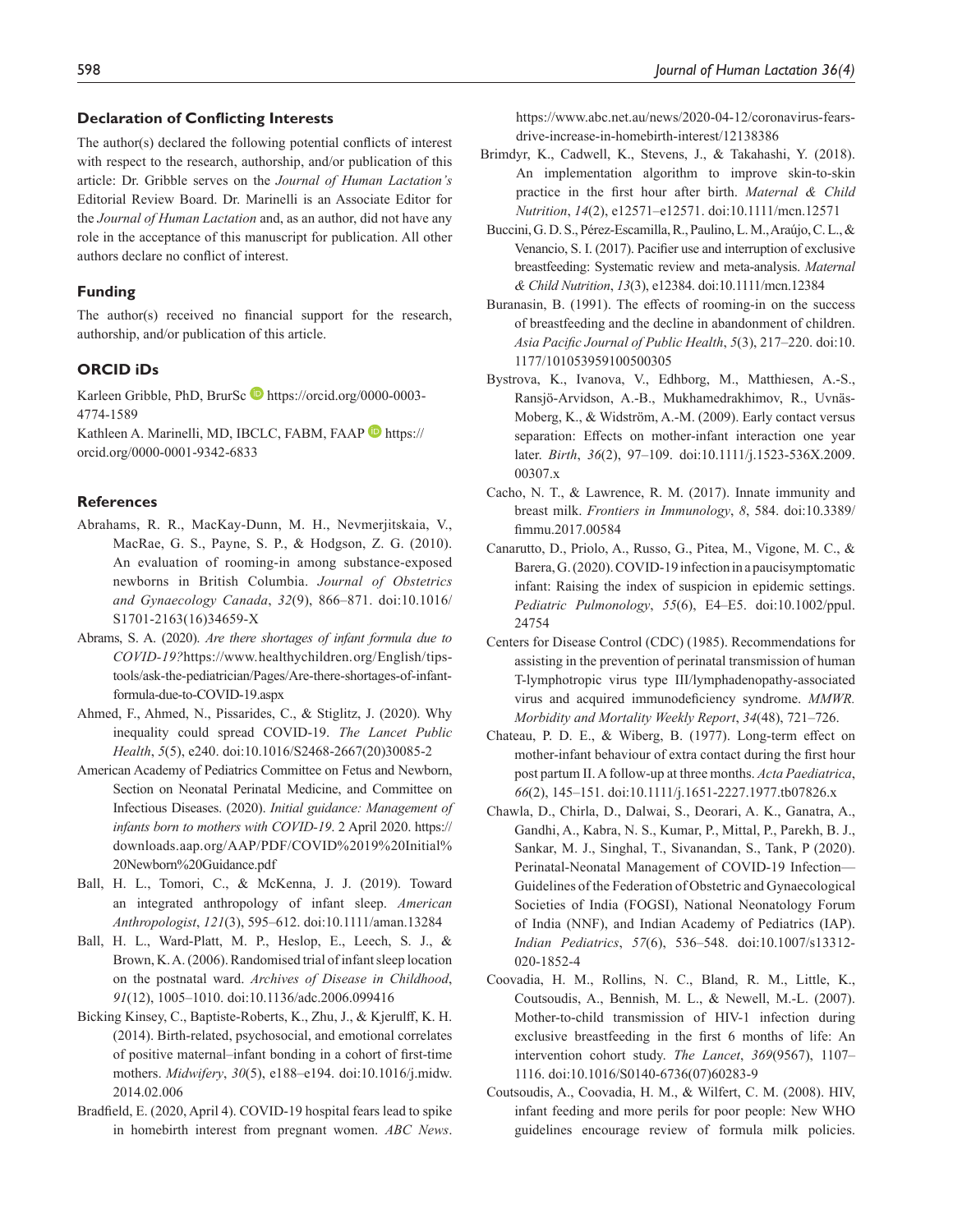*Bulletin of the World Health Organization*, *86*(3), 210–214. doi:10.2471/BLT.07.041673

- <span id="page-8-16"></span>Coutsoudis, A., Pillay, K., Spooner, E., Kuhn, L., & Coovadia, H. M. (1999). Influence of infant-feeding patterns on early motherto-child transmission of HIV-1 in Durban, South Africa: A prospective cohort study. *The Lancet*, *354*(9177), 471–476. doi:10.1016/S0140-6736(99)01101-0
- <span id="page-8-2"></span>Cruz, A. T., & Zeichner, S. L. (2020). COVID-19 in children: Initial characterization of the pediatric disease. *Pediatrics*, *145*(6), e20200834. doi:10.1542/peds.2020-0834
- <span id="page-8-11"></span>de Château, P., & Wiberg, B. (1984). Long-term effect on mother– infant behaviour of extra contact during the first hour post partum. III. Follow-up at one year. *Scandinavian Journal of Social Medicine*, *12*(2), 91–103. doi:10.1177/140349488401 200205
- <span id="page-8-6"></span>Deutsche Gesellschaft for Gynakologie und Geburtshilfe [German Society for Gynacology and Obstetrics]. (2020). *Empfohlene Präventionsmaßnahmen für die geburtshilfliche Versorgung in deutschen Krankenhäusern und Kliniken im Zusammenhang mit dem Coronavirus; 2020. [Recommended preventive measures for obstetric care in German hospitals and clinics in connection with the coronavirus;* 2020]. [www.dggg.de/fileadmin/documents/Weitere\\_Nachrichten/](www.dggg.de/fileadmin/documents/Weitere_Nachrichten/2020/COVID-19_DGGG-Empfehlungen_fuer_Kreissaele_20200319_f.pdf) [2020/COVID-19\\_DGGG-Empfehlungen\\_fuer\\_Kreissaele\\_](www.dggg.de/fileadmin/documents/Weitere_Nachrichten/2020/COVID-19_DGGG-Empfehlungen_fuer_Kreissaele_20200319_f.pdf) [20200319\\_f.pdf](www.dggg.de/fileadmin/documents/Weitere_Nachrichten/2020/COVID-19_DGGG-Empfehlungen_fuer_Kreissaele_20200319_f.pdf)
- <span id="page-8-0"></span>Dong, Y., Mo, X., Hu, Y., Qi, X., Jiang, F., Jiang, Z., & Tong, S. (2020). Epidemiology of COVID-19 among children in China. *Pediatrics*, *145*(6), e20200702. doi:10.1542/peds.2020-0702
- <span id="page-8-19"></span>Dorn, Av., Cooney, R. E., & Sabin, M. L. (2020). COVID-19 exacerbating inequalities in the US. *The Lancet*, *395*(10232), 1243–1244. doi:10.1016/S0140-6736(20)30893-X
- <span id="page-8-10"></span>Dumas, L., Lepage, M., Bystrova, K., Matthiesen, A.-S., Welles-Nyström, B., & Widström, A.-M. (2013). Influence of skin-to-skin contact and rooming-in on early mother– infant interaction: A randomized controlled trial. *Clinical Nursing Research*, *22*(3), 310–336. doi:10.1177/10547738 12468316
- <span id="page-8-13"></span>Feldman, R., Eidelman, A. I., & Rotenberg, N. (2004). Parenting stress, infant emotion regulation, maternal sensitivity, and the cognitive development of triplets: A model for parent and child influences in a unique ecology. *Child Development*, *75*(6), 1774–1791. doi:10.1111/j.1467-8624.2004.00816.x
- <span id="page-8-14"></span>Granqvist, P., Sroufe, L. A., Dozier, M., Hesse, E., Steele, M., van Ijzendoorn, M., Solomon, J., Schuengel, C., Fearon, P., Bakermans-Kranenburg, M., Steele, H., Cassidy, J., Carlson, E., Madigan, S., Jacobvitz, D., Foster, S., Behrens, K., Rifkin-Graboi, A., Gribneau, N., . . .Duschinsky, R. (2017). Disorganized attachment in infancy: A review of the phenomenon and its implications for clinicians and policymakers. *Attachment & Human Development*, *19*(6), 534–558. doi:10.1080/14616734.2017.1354040
- <span id="page-8-18"></span>Gribble, K. (2016). Promoting attachment in foster parents: What we can learn from the experience of parents of premature infants. *Adoption & Fostering*, *40*(2), 113–127. doi:10.1177/ 0308575916643923
- <span id="page-8-3"></span>Han, M. S., Seong, M. W., Heo, E. Y., Park, J. H., Kim, N., Shin, S., Cho, S. I., Park, S. S., & Choi, E. H. (2020). Sequential analysis of viral load in a neonate and her mother infected with SARS-CoV-2. *Clinical Infectious Diseases*, Advance online publication. https://doi.org/10.1093/cid/ ciaa447.
- <span id="page-8-12"></span>Handlin, L., Jonas, W., Petersson, M., Ejdebäck, M., Ransjö-Arvidson, A.-B., Nissen, E., & Uvnäs-Moberg, K. (2009). Effects of sucking and skin-to-skin contact on maternal ACTH and cortisol levels during the second day postpartuminfluence of epidural analgesia and oxytocin in the perinatal period. *Breastfeeding Medicine*, *4*(4), 207–220. doi:10.1089/ bfm.2009.0001
- <span id="page-8-15"></span>He, X., Lau, E. H. Y., Wu, P., Deng, X., Wang, J., Hao, X., Lau, Y. C., Wong, J. Y., Guan, Y., Tan, X., Mo, X., Chen, Y., Liao, B., Chen, W., Hu, F., Zhang, Q., Zhong, M., Wu, Y., Zhao, L., . . .Leung, G. M. (2020). Temporal dynamics in viral shedding and transmissibility of COVID-19. *Nature Medicine*, *26*(5), 672–675. doi:10.1038/s41591-020-0869-5
- <span id="page-8-1"></span>Heimdal, I., Moe, N., Krokstad, S., Christensen, A., Skanke, L. H., Nordbø, S. A., & Døllner, H. (2019). Human coronavirus in hospitalized children with respiratory tract infections: A 9 year population-based study from Norway. *The Journal of Infectious Diseases*, *219*(8), 1198–1206. doi:10.1093/infdis/ jiy646
- <span id="page-8-9"></span>Huang, L., Xu, S., Chen, X., Li, Q., Lin, L., Zhang, Y., Gao, D., Wang, H., Hong, M., Yang, X., Hao, L., & Yang, N. (2020). Delayed lactogenesis is associated with suboptimal breastfeeding practices: A prospective cohort study. *The Journal of Nutrition*, *150*(4), 894–900. doi:10.1093/jn/ nxz311
- <span id="page-8-17"></span>Iliff, P. J., Piwoz, E. G., Tavengwa, N. V., Zunguza, C. D., Marinda, E. T., Nathoo, K. J., Moulton, L. H., Ward, B. J., & Humphrey, J. H. (2005). Early exclusive breastfeeding reduces the risk of postnatal HIV-1 transmission and increases HIV-free survival. *AIDS*, *19*(7), 699–708. doi:10. 1097/01.aids.0000166093.16446.c9
- <span id="page-8-5"></span>Instituto Nacional de Perinatologia, Mexico [National Institute of Perinatology, Mexico]. (2020). *Abordaje de Infeccion por COVID-19 en el Periodo Pernatal en Contingencia*. [*Approach of COVID-19 Infection in the Perinatal Period in Contingency*.]. [https:// www.eneo.unam.mx/novedades/](https://%20www.eneo.unam.mx/novedades/coms130420/LineamientoINPerCOVID19.pdf) [coms130420/LineamientoINPerCOVID19.pdf](https://%20www.eneo.unam.mx/novedades/coms130420/LineamientoINPerCOVID19.pdf)
- <span id="page-8-8"></span>Jaafar, S. H., Ho, J. J., Lee, K. S (2016). Rooming-in for new mother and infant versus separate care for increasing the duration of breastfeeding. *Cochrane Database of Systematic Reviews*, *83*(8), Cd006641. doi:10.1002/14651858.CD006641.pub3
- <span id="page-8-4"></span>Japanese Society for Neonatal Health and Development. (2020). *Recommended measures to a new type of coronavirus infection in newborn infants, 23* March 2020 (3rd Edition). <http://jsnhd.or.jp/pdf/202000326COVID-19.pdf>
- <span id="page-8-7"></span>Keefe, M. R. (1987). Comparison of neonatal nighttime sleepwake patterns in nursery versus rooming-in environments. *Nursing Research*, *36*(3), 140–144. doi:10.1097/00006199- 198705000-00002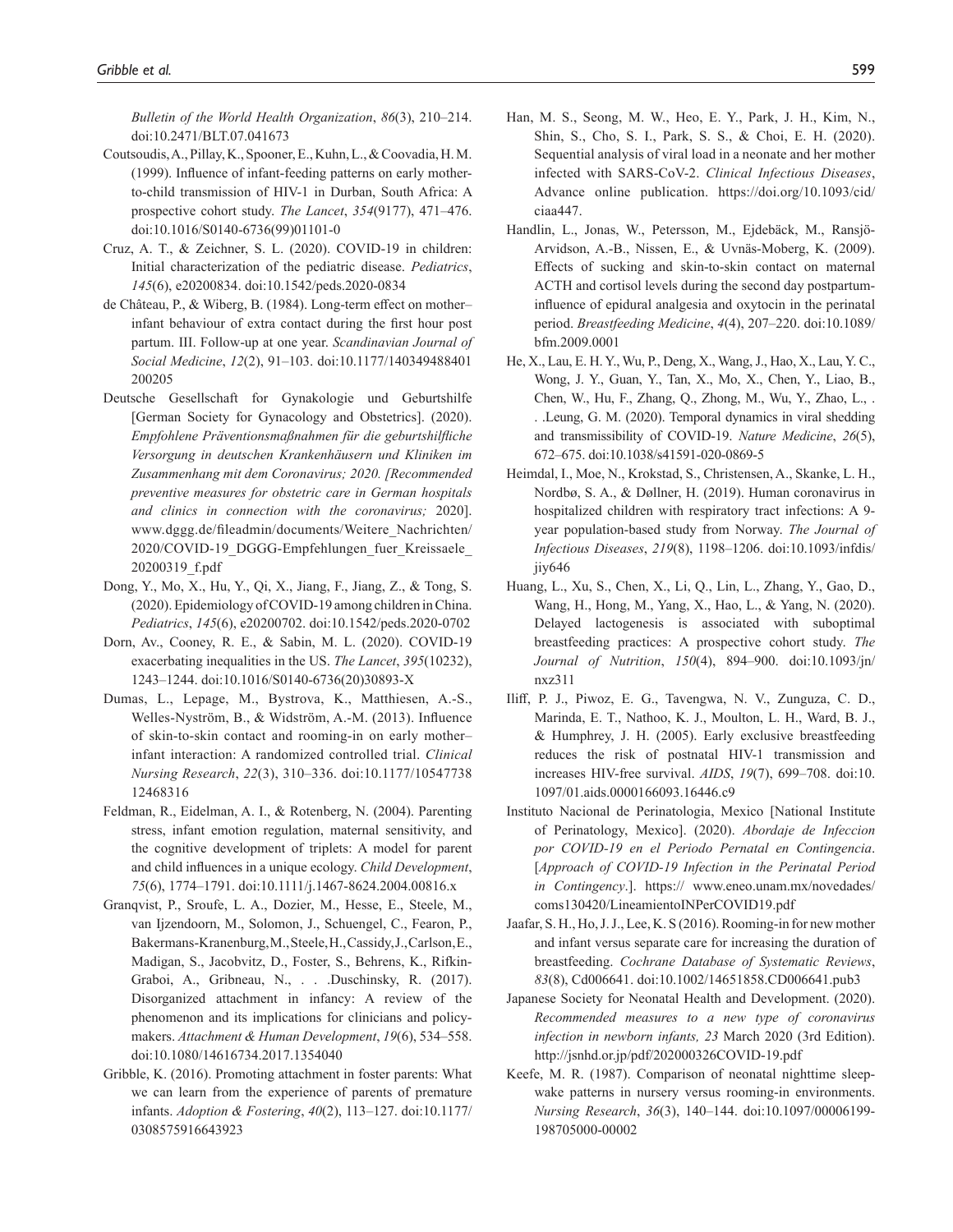- <span id="page-9-7"></span>Kenya Ministry of Health, Kenya Paediatric Association, Keprecon, Save the Children. (2020, March). *Guidelines on the Management of Paediatric Patients During COVID-19 Pandemic*. [https://www.health.go.ke/wp-content/uploads/](https://www.health.go.ke/wp-content/uploads/2020/04/PAEDIATRIC-Covid-Guidelines-Final.pdf) [2020/04/PAEDIATRIC-Covid-Guidelines-Final.pdf](https://www.health.go.ke/wp-content/uploads/2020/04/PAEDIATRIC-Covid-Guidelines-Final.pdf)
- <span id="page-9-16"></span>Kim, P., Feldman, R., Mayes, L. C., Eicher, V., Thompson, N., Leckman, J. F., & Swain, J. E. (2011). Breastfeeding, brain activation to own infant cry, and maternal sensitivity. *Journal of Child Psychology and Psychiatry*, *52*(8), 907–915. doi:10. 1111/j.1469-7610.2011.02406.x
- <span id="page-9-19"></span>Kirsten, G. F., Bergman, N. J., & Hann, F. M. (2001). Kangaroo mother care in the nursery. *Pediatric Clinics of North America*, *48*(2), 443–452. doi:10.1016/S0031-3955(08)70036-1
- <span id="page-9-5"></span>Lackey, K. A., Pace, R. M., Williams, J. E., Bode, L., Donovan, S. M., Järvinen, K. M., Seppo, A. E., Raiten, D. J., Meehan, C. L., McGuire, M. A., & McGuire, M. K. (2020). SARS‐CoV‐2 and human milk: What is the evidence? *Maternal & Child Nutrition*, *38*(1), e13032. doi:10.1111/mcn.13032
- <span id="page-9-4"></span>Le, H. T., Nguyen, L. V., Tran, D. M., Do, H. T., Tran, H. T., Le, Y. T., & Phan, P. H. (2020). The first infant case of COVID-19 acquired from a secondary transmission in Vietnam. *The Lancet Child & Adolescent Health*, *4*(5), 405–406. doi:10. 1016/S2352-4642(20)30091-2
- <span id="page-9-20"></span>Lefebvre, R., Fallon, B., Van Wert, M., & Filippelli, J. (2017). Examining the relationship between economic hardship and child maltreatment using data from the Ontario incidence study of reported child abuse and neglect-2013 (OIS-2013). *Behavioral Sciences*, *7*(4), 6. doi:10.3390/bs7010006
- <span id="page-9-0"></span>Liang, G., Zhao, C., Zhang, H., Mattei, L., Sherrill-Mix, S., Bittinger, K., Kessler, L. R., Wu, G. D., Baldassano, R. N., DeRusso, P., Ford, E., Elovitz, M. A., Kelly, M. S., Patel, M. Z., Mazhani, T., Gerber, J. S., Kelly, A., Zemel, B. S., & Bushman, F. D. (2020). The stepwise assembly of the neonatal virome is modulated by breastfeeding. *Nature*, *581*(7809), 470–474. doi:10.1038/ s41586-020-2192-1
- <span id="page-9-2"></span>Liu, W., Zhang, Q., Chen, J., Xiang, R., Song, H., Shu, S., Chen, L., Liang, L., Zhou, J., You, L., Wu, P., Zhang, B., Lu, Y., Xia, L., Huang, L., Yang, Y., Liu, F., Semple, M. G., Cowling, B. J., . . .Liu, Y. (2020). Detection of Covid-19 in children in early January 2020 in Wuhan, China. *New England Journal of Medicine*, *382*(14), 1370–1371. doi:10.1056/NEJMc2003717
- <span id="page-9-21"></span>Lowe, B., & Bopp, B. (2020). COVID-19 vaginal delivery—A case report. *Australian and New Zealand Journal of Obstetrics and Gynaecology*, *60*(3), 465–466. doi:10.1111/ajo.13173
- <span id="page-9-3"></span>Ludvigsson, J. F. (2020). Systematic review of COVID-19 in children shows milder cases and a better prognosis than adults. *Acta Paediatrica*, *109*(6), 1088–1095. doi:10.1111/ apa.15270
- <span id="page-9-17"></span>Lvoff, N. M., Lvoff, V., & Klaus, M. H. (2000). Effect of the baby-friendly initiative on infant abandonment in a Russian hospital. *Archives of Pediatrics & Adolescent Medicine*, *154*(5), 474–477. doi:10.1001/archpedi.154.5.474
- <span id="page-9-8"></span>Malawi Ministry of Health. (2020). *Infant and Young Child Feeding in the Context of COVID-19*. [www.health.gov.mw/](www.health.gov.mw/index.php/downloads/category/7-covid19-information) [index.php/downloads/category/7-covid19-information](www.health.gov.mw/index.php/downloads/category/7-covid19-information)
- <span id="page-9-18"></span>Mata, L., Saenz, P., & Araya, J. R. (1988). Promotion of breastfeeding in Costa Rica: The puriscal study. In D. B. Jelliffe & E. F. P. Jelliffe (Eds.), *Programmes to Promote Breast-feeding*. Oxford University Press.
- <span id="page-9-10"></span>Matias, S. L., Nommsen-Rivers, L. A., Creed-Kanashiro, H., & Dewey, K. G. (2010). Risk factors for early lactation problems among Peruvian primiparous mothers. *Maternal & Child Nutrition*, *6*(2), 120–133. doi:10.1111/j.1740-8709. 2009.00195.x
- <span id="page-9-12"></span>Matias, S. L., Nommsen-Rivers, L. A., & Dewey, K. G. (2012). Determinants of exclusive breastfeeding in a cohort of primiparous periurban Peruvian mothers. *Journal of Human Lactation*, *28*(1), 45–54. doi:10.1177/0890334411422703
- <span id="page-9-14"></span>Matthiesen, A.-S., Ransjo-Arvidson, A.-B., Nissen, E., & Uvnas-Moberg, K. (2001). Postpartum maternal oxytocin release by newborns: Effects of infant hand massage and sucking. *Birth*, *28*(1), 13–19. doi:10.1046/j.1523-536x. 2001.00013.x
- <span id="page-9-1"></span>McKibbin, W. J., & Fernando, R. (2020). Global macroeconomic impacts of COVID-19: Seven scenarios. *Crawford School of Public Policy Australian National University Research Paper Series: Working Paper No. 19*. [https://www.brookings.](https://www.brookings.edu/research/the-global-macroeconomic-impacts-of-covid-19-seven-scenarios/) [edu/research/the-global-macroeconomic-impacts-of-covid-](https://www.brookings.edu/research/the-global-macroeconomic-impacts-of-covid-19-seven-scenarios/)[19-seven-scenarios/](https://www.brookings.edu/research/the-global-macroeconomic-impacts-of-covid-19-seven-scenarios/)
- <span id="page-9-9"></span>Meier, P. P., Johnson, T. J., Patel, A. L., & Rossman, B. (2017). Evidence-based methods that promote human milk feeding of preterm infants: An expert review. *Clinics in Perinatology*, *44*(1), 1–22. doi:10.1016/j.clp.2016.11.005
- <span id="page-9-6"></span>Ministry of Health Malaysia. (2020, 24 March). *Guidelines on management of Coronavirus Disease (COVID-19) in neonates*. [http://www.moh.gov.my/moh/resources/](http://www.moh.gov.my/moh/resources/Penerbitan/Garis%20Panduan/COVID19/Annex_31_Management_COVID_19_in_Neonates.pdf?fbclid=IwAR16TRggHCK1yiQ4MW9Gdi_Vt__Q99RdqF63YsCCM262SbnJDUsHBdA55Fc) [Penerbitan/Garis Panduan/COVID19/Annex\\_31\\_](http://www.moh.gov.my/moh/resources/Penerbitan/Garis%20Panduan/COVID19/Annex_31_Management_COVID_19_in_Neonates.pdf?fbclid=IwAR16TRggHCK1yiQ4MW9Gdi_Vt__Q99RdqF63YsCCM262SbnJDUsHBdA55Fc) Management COVID 19 in Neonates.pdf?fbclid=IwAR [16TRggHCK1yiQ4MW9Gdi\\_Vt\\_\\_Q99RdqF63YsCCM26](http://www.moh.gov.my/moh/resources/Penerbitan/Garis%20Panduan/COVID19/Annex_31_Management_COVID_19_in_Neonates.pdf?fbclid=IwAR16TRggHCK1yiQ4MW9Gdi_Vt__Q99RdqF63YsCCM262SbnJDUsHBdA55Fc) [2SbnJDUsHBdA55Fc](http://www.moh.gov.my/moh/resources/Penerbitan/Garis%20Panduan/COVID19/Annex_31_Management_COVID_19_in_Neonates.pdf?fbclid=IwAR16TRggHCK1yiQ4MW9Gdi_Vt__Q99RdqF63YsCCM262SbnJDUsHBdA55Fc)
- <span id="page-9-22"></span>Moland, K. M. I., de Paoli, M. M., Sellen, D. W., van Esterik, P., Leshabari, S. C., & Blystad, A. (2010). Breastfeeding and HIV: Experiences from a decade of prevention of postnatal HIV transmission in sub-Saharan Africa. *International Breastfeeding Journal*, *5*(1), 10–10. doi:10.1186/1746-4358- 5-10
- <span id="page-9-13"></span>Moore, E. R., Bergman, N., Anderson, G. C., Medley, N (2016). Early skin-to-skin contact for mothers and their healthy newborn infants. *Cochrane Database of Systematic Reviews*, *11*(5), Cd003519. doi:10.1002/14651858.CD003519.pub4
- <span id="page-9-11"></span>Nommsen-Rivers, L. A., Chantry, C. J., Peerson, J. M., Cohen, R. J., & Dewey, K. G. (2010). Delayed onset of lactogenesis among first-time mothers is related to maternal obesity and factors associated with ineffective breastfeeding. *The American Journal of Clinical Nutrition*, *92*(3), 574–584. doi:10.3945/ajcn.2010.29192
- <span id="page-9-15"></span>Norr, K. F., Roberts, J. E., & Freese, U. (1989). Early postpartum rooming-in and maternal attachment behaviors in a group of medically indigent primiparas. *Journal of Nurse-Midwifery*, *34*(2), 85–91. doi:10.1016/0091-2182(89)90034-7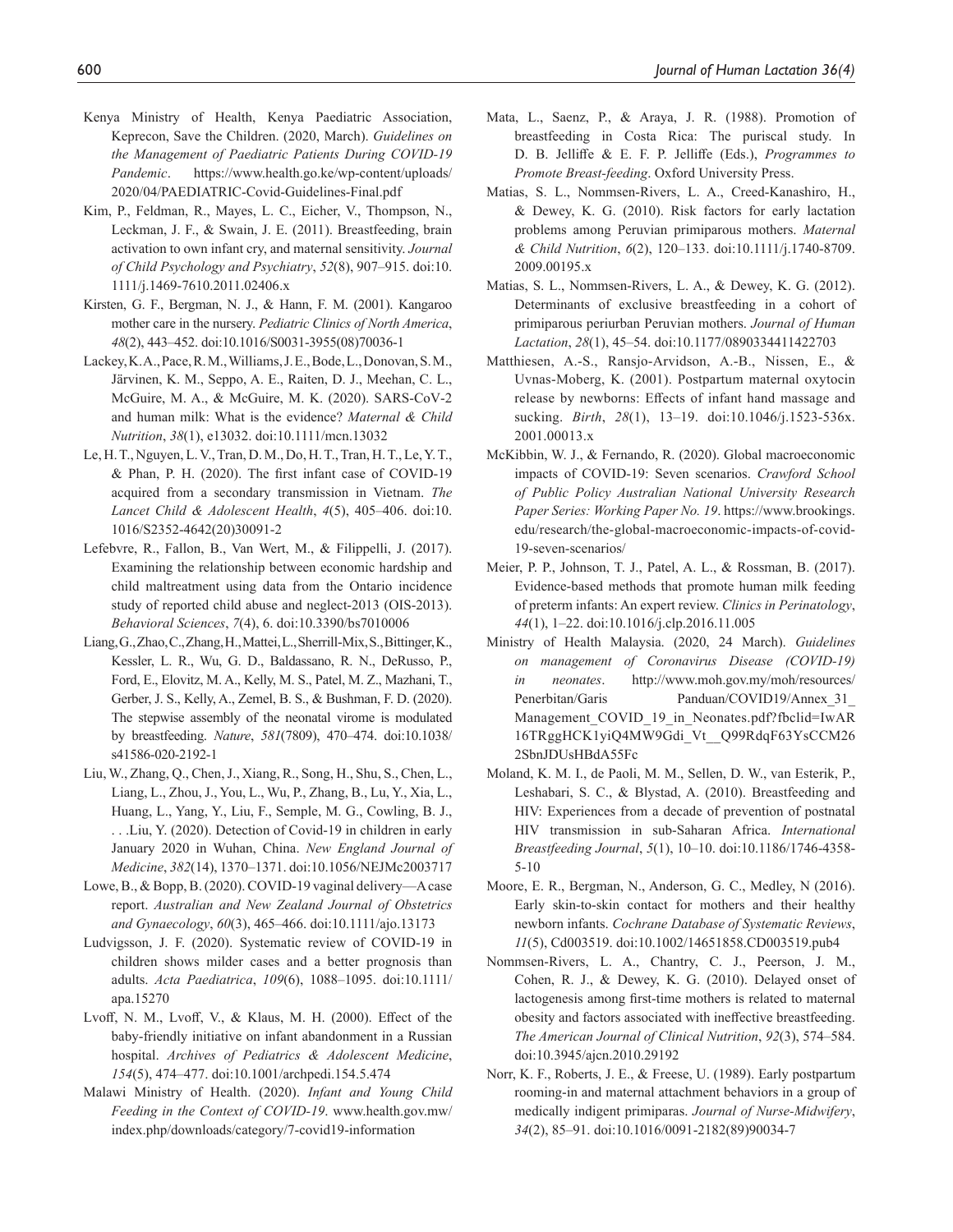- <span id="page-10-18"></span>O'Connor, S., Vietze, P. M., Sherrod, K. B., Sandler, H. M., & Altemeier, W. A. (1980). Reduced incidence of parenting inadequacy following rooming-in. *Pediatrics*, *66*(2), 176–182.
- <span id="page-10-0"></span>Payne, S., & Quigley, M. A. (2017). Breastfeeding and infant hospitalisation: Analysis of the UK 2010 infant feeding survey. *Maternal & Child Nutrition*, *13*(1), e12263. doi:10. 1111/mcn.12263
- <span id="page-10-8"></span>Philippine Obstetrical and Gynecological Society. (2020, March 25). *Approach to the Management of COVID-19 in Pregnancy and the Newborn*. [https://www.pogsinc.org/](https://www.pogsinc.org/index.php/meetings/aofog-2019/item/566-approach-to-the-management-of-covid-19-in-pregnancy-and-the-newborn) [index.php/meetings/aofog-2019/item/566-approach-to-the](https://www.pogsinc.org/index.php/meetings/aofog-2019/item/566-approach-to-the-management-of-covid-19-in-pregnancy-and-the-newborn)[management-of-covid-19-in-pregnancy-and-the-newborn](https://www.pogsinc.org/index.php/meetings/aofog-2019/item/566-approach-to-the-management-of-covid-19-in-pregnancy-and-the-newborn)
- <span id="page-10-5"></span>Piersigilli, F., Carkeek, K., Hocq, C., van Grambezen, B., Hubinont, C., Chatzis, O., Van der Linden, D., & Danhaive, O. (2020). COVID-19 in a 26-week preterm neonate. *The Lancet Child & Adolescent Health*, *4*(6), 476–478. doi:10.1016/ S2352-4642(20)30140-1
- <span id="page-10-15"></span>Porter, R. H. (2004). The biological significance of skin-to-skin contact and maternal odours. *Acta Paediatrica*, *93*(12), 1560–1562. doi:10.1111/j.1651-2227.2004.tb00843.x
- <span id="page-10-14"></span>Public Health Agency of Canada. (2020). *Clinical management of patients with moderate to severe COVID-19 interim guidance. 2* April 2020. (accessed 14 May 2020). [https://www.ammi.](https://www.ammi.ca/Content/Clinical%20Care%20COVID-19%20Guidance%20FINAL%20April2%20ENGLISH%281%29.pdf) [ca/Content/Clinical%20Care%20COVID-19%20Guidance%](https://www.ammi.ca/Content/Clinical%20Care%20COVID-19%20Guidance%20FINAL%20April2%20ENGLISH%281%29.pdf) [20FINAL%20April2%20ENGLISH%281%29.pdf](https://www.ammi.ca/Content/Clinical%20Care%20COVID-19%20Guidance%20FINAL%20April2%20ENGLISH%281%29.pdf)
- <span id="page-10-22"></span>Quigley, M. A., Cumberland, P., Cowden, J. M., & Rodrigues, L. C. (2006). How protective is breast feeding against diarrhoeal disease in infants in 1990s England? A case-control study. *Archives of Disease in Childhood*, *91*(3), 245–250. doi:10. 1136/adc.2005.074260
- <span id="page-10-23"></span>Ren, G. (2020). COVID-19 *Exposing and exacerbating global inequity*. [https://www.healthpolicy-watch.org/covid-19-exposing](https://www.healthpolicy-watch.org/covid-19-exposing-worsening-global-inequality/) [-worsening-global-inequality/](https://www.healthpolicy-watch.org/covid-19-exposing-worsening-global-inequality/)
- <span id="page-10-10"></span>Republic of Vietnam Ministry of Health. (2020, March 21). Promgulating the Interim Guidance for Acute Respiratory Infection Caused by the SARS-CoV-2 Virus Strain (COVID-19) in Pregnant Women and Infants. [ncov.moh.gov.](ncov.moh.gov.vn/-/bo-y-te-huong-dan-du-phong-va-xu-tri-covid-19-o-phu-nu-mang-thai-tre-so-sinh) [vn/-/bo-y-te-huong-dan-du-phong-va-xu-tri-covid-19-o-phu](ncov.moh.gov.vn/-/bo-y-te-huong-dan-du-phong-va-xu-tri-covid-19-o-phu-nu-mang-thai-tre-so-sinh)[nu-mang-thai-tre-so-sinh](ncov.moh.gov.vn/-/bo-y-te-huong-dan-du-phong-va-xu-tri-covid-19-o-phu-nu-mang-thai-tre-so-sinh)
- <span id="page-10-11"></span>Rigourd, V. (2020, March 16). *Allaitement Maternel et Coronavirus SARS-CoV-2 (COVID-19*): Necker Enfants Malades [*Breastfeeding and Coronavirus SarsCoV-2:* Necker Sick Children]. [www.lllfrance.org/vous-informer/actualites/](www.lllfrance.org/vous-informer/actualites/download/257_25ba6d17b8990e2c71d543bdedf8b4d3) [download/257\\_25ba6d17b8990e2c71d543bdedf8b4d3](www.lllfrance.org/vous-informer/actualites/download/257_25ba6d17b8990e2c71d543bdedf8b4d3)
- <span id="page-10-6"></span>Robertson, C. A., Lowther, S. A., Birch, T., Tan, C., Sorhage, F., Stockman, L., McDonald, C., Lingappa, J. R., & Bresnitz, E. (2004). Sars and pregnancy: A case report. *Emerging Infectious Diseases*, *10*(2), 345–348. doi:10.3201/eid1002.030736
- <span id="page-10-20"></span>Royal College of Midwives. (2020). RCM Clinical Briefing Sheet: 'Freebirth' or 'Unassisted Childbirth' During the COVID-19 Pandemic. [https://www.rcm.org.uk/media/3923/freebirth\\_](https://www.rcm.org.uk/media/3923/freebirth_draft_30-april-v2.pdf) [draft\\_30-april-v2.pdf](https://www.rcm.org.uk/media/3923/freebirth_draft_30-april-v2.pdf)
- <span id="page-10-9"></span>Royal College of Obstetricians and Gynaecologists of Thailand. (2020). *Medical practice guidelines of the Royal College of Obstetricians and Gynaecologists of Thailand about the*

*care of pregnant women who are infected with COVID-19*. [http://www.rtcog.or.th/home/cpg-management-of-covid-19](http://www.rtcog.or.th/home/cpg-management-of-covid-19-infection-in-pregnancy/3572/) [infection-in-pregnancy/3572/](http://www.rtcog.or.th/home/cpg-management-of-covid-19-infection-in-pregnancy/3572/)

- <span id="page-10-13"></span>Royal College of Obstetricians and Gynaecologists, Royal College of Midwives, Royal College of Paediatrics and Child Health. (2020). *Coronavirus (COVID-19) infection in pregnancy, Version 8*. Royal College of Obstetricians and Gynaecologists.<www.rcog.org.uk/coronavirus-pregnancy>
- <span id="page-10-21"></span>Salceanu, D. (2020). *10 new born from Timisoara infected with COVID-19 in the maternity ward. Their moms tested negative. Criminal file opened*. [http://www.romaniajournal.ro/society](http://www.romaniajournal.ro/society-people/10-new-born-from-timisoara-infected-with-covid-19-in-the-maternity-ward-their-moms-tested-negative-criminal-file-opened/?fbclid=IwAR2LUvJovsQ6kRE3xnXfC7KHuzs794qh-QpCqt9vA5uzjKyS5rl_xbrf6Jc)[people/10-new-born-from-timisoara-infected-with-covid-19](http://www.romaniajournal.ro/society-people/10-new-born-from-timisoara-infected-with-covid-19-in-the-maternity-ward-their-moms-tested-negative-criminal-file-opened/?fbclid=IwAR2LUvJovsQ6kRE3xnXfC7KHuzs794qh-QpCqt9vA5uzjKyS5rl_xbrf6Jc) [in-the-maternity-ward-their-moms-tested-negative-criminal](http://www.romaniajournal.ro/society-people/10-new-born-from-timisoara-infected-with-covid-19-in-the-maternity-ward-their-moms-tested-negative-criminal-file-opened/?fbclid=IwAR2LUvJovsQ6kRE3xnXfC7KHuzs794qh-QpCqt9vA5uzjKyS5rl_xbrf6Jc)[file-opened/?fbclid=IwAR2LUvJovsQ6kRE3xnXfC7KHuz](http://www.romaniajournal.ro/society-people/10-new-born-from-timisoara-infected-with-covid-19-in-the-maternity-ward-their-moms-tested-negative-criminal-file-opened/?fbclid=IwAR2LUvJovsQ6kRE3xnXfC7KHuzs794qh-QpCqt9vA5uzjKyS5rl_xbrf6Jc) [s794qh-QpCqt9vA5uzjKyS5rl\\_xbrf6Jc](http://www.romaniajournal.ro/society-people/10-new-born-from-timisoara-infected-with-covid-19-in-the-maternity-ward-their-moms-tested-negative-criminal-file-opened/?fbclid=IwAR2LUvJovsQ6kRE3xnXfC7KHuzs794qh-QpCqt9vA5uzjKyS5rl_xbrf6Jc)
- <span id="page-10-2"></span>Salmon, L. (2015). Food security for infants and young children: An opportunity for breastfeeding policy? *International Breastfeeding Journal*, *10*(1), 7. doi:10.1186/s13006-015- 0029-6
- <span id="page-10-4"></span>Salvatori, G., De Rose, D. U., Concato, C., Alario, D., Olivini, N., Dotta, A., & Campana, A. (2020). Managing COVID-19 positive maternal-infant dyads: An Italian experience. *Breastfeeding Medicine*, *15*(5), 347–348. doi:10.1089/bfm. 2020.0095
- <span id="page-10-3"></span>Scherbaum, V., & Srour, M. L. (2016). The role of breastfeeding in the prevention of childhood malnutrition. In H. K. Biesalski & R. E. Black (Eds.), *Malnutrition and the First 1,000 Days of Life: Causes, Consequences and Solutions* (pp. 82–97). Karger.
- <span id="page-10-16"></span>Schore, A. N. (2017). Modern attachment theory. In S. N. Gold (Ed.), *American Psychological Association Handbook of Trauma Psychology: Foundations in Knowledge* (pp. 389– 406). American Psychological Association.
- <span id="page-10-19"></span>Seddighi, H., Salmani, I., Javadi, M. H., & Seddighi, S. (2019). Child abuse in natural disasters and conflicts: A systematic review. *Trauma, Violence, & Abuse*, *41*, 152483801983597. doi:10.1177/1524838019835973
- <span id="page-10-1"></span>Shrestha, E., & Heaton, T. (2020, April 22). Like most vulnerable groups, soon-to-be and new mothers face an uncertain near future. *Kathmandu Post*. [https://kathmandupost.com/health/](https://kathmandupost.com/health/2020/04/22/like-most-vulnerable-groups-soon-to-be-and-new-mothers-face-an-uncertain-near-future?fbclid=IwAR1maYNg28UJJsUr1Pmmwe8rWqjpd0-zMK4NgxOZdP0nRTjucNvDZDEugns) [2020/04/22/like-most-vulnerable-groups-soon-to-be-and](https://kathmandupost.com/health/2020/04/22/like-most-vulnerable-groups-soon-to-be-and-new-mothers-face-an-uncertain-near-future?fbclid=IwAR1maYNg28UJJsUr1Pmmwe8rWqjpd0-zMK4NgxOZdP0nRTjucNvDZDEugns)[new-mothers-face-an-uncertain-near-future?fbclid=IwAR](https://kathmandupost.com/health/2020/04/22/like-most-vulnerable-groups-soon-to-be-and-new-mothers-face-an-uncertain-near-future?fbclid=IwAR1maYNg28UJJsUr1Pmmwe8rWqjpd0-zMK4NgxOZdP0nRTjucNvDZDEugns) [1maYNg28UJJsUr1Pmmwe8rWqjpd0-zMK4NgxOZdP0](https://kathmandupost.com/health/2020/04/22/like-most-vulnerable-groups-soon-to-be-and-new-mothers-face-an-uncertain-near-future?fbclid=IwAR1maYNg28UJJsUr1Pmmwe8rWqjpd0-zMK4NgxOZdP0nRTjucNvDZDEugns) [nRTjucNvDZDEugns](https://kathmandupost.com/health/2020/04/22/like-most-vulnerable-groups-soon-to-be-and-new-mothers-face-an-uncertain-near-future?fbclid=IwAR1maYNg28UJJsUr1Pmmwe8rWqjpd0-zMK4NgxOZdP0nRTjucNvDZDEugns)
- <span id="page-10-17"></span>Smith, J. P., & Forrester, R. (2017). Maternal time use and nurturing: Analysis of the association between breastfeeding practice and time spent interacting with baby. *Breastfeeding Medicine*, *12*(5), 269–278. doi:10.1089/bfm. 2016.0118
- <span id="page-10-12"></span>Societa Italiana di Neonatologia [Italian Society of Neonatology]. (2020). *Breastfeeding and SARS-CoV-2 Infection*. [https://](https://www.uenps.eu/wp-content/uploads/2020/03/14marzo.SIN_UENPS0.pdf) [www.uenps.eu/wp-content/uploads/2020/03/14marzo.SIN\\_](https://www.uenps.eu/wp-content/uploads/2020/03/14marzo.SIN_UENPS0.pdf) [UENPS0.pdf](https://www.uenps.eu/wp-content/uploads/2020/03/14marzo.SIN_UENPS0.pdf)
- <span id="page-10-7"></span>Stockman, L. J., Lowther, S. A., Coy, K., Saw, J., & Parashar, U. D. (2004). SARS during pregnancy, United States. *Emerging*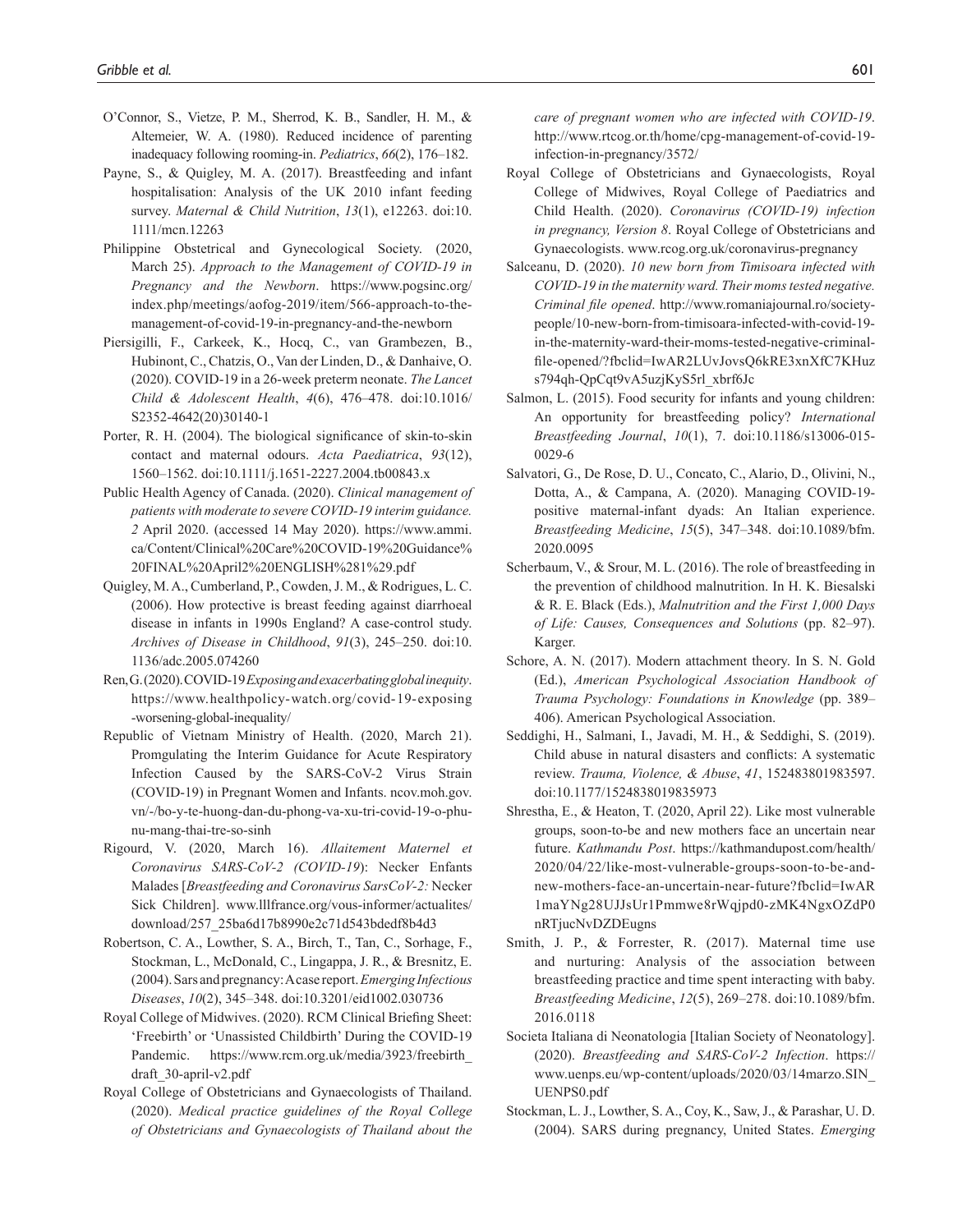*Infectious Diseases*, *10*(9), 1689–1690. doi:10.3201/eid1009. 040244

- <span id="page-11-13"></span>Strathearn, L. (2011). Maternal neglect: Oxytocin, dopamine and the neurobiology of attachment. *Journal of Neuroendocrinology*, *23*(11), 1054–1065. doi:10.1111/j.1365-2826.2011.02228.x
- <span id="page-11-19"></span>Strathearn, L., Mamun, A. A., Najman, J. M., & O'Callaghan, M. J. (2009). Does breastfeeding protect against substantiated child abuse and neglect? A 15-year cohort study. *Pediatrics*, *123*(2), 483–493. doi:10.1542/peds.2007-3546
- <span id="page-11-18"></span>Tharner, A., Luijk, M. P. C. M., Raat, H., IJzendoorn, M. H., Bakermans-Kranenburg, M. J., Moll, H. A., Jaddoe, V. W. V., Hofman, A., Verhulst, F. C., & Tiemeier, H. (2012). Breastfeeding and its relation to maternal sensitivity and infant attachment. *Journal of Developmental & Behavioral Pediatrics*, *33*(5), 396–404. doi:10.1097/DBP.0b013e318257fac3
- <span id="page-11-10"></span>Tully, K. P., & Ball, H. L. (2012). Postnatal unit bassinet types when rooming-in after cesarean birth: Implications for breastfeeding and infant safety. *Journal of Human Lactation*, *28*(4), 495–505. doi:10.1177/0890334412452932
- <span id="page-11-20"></span>U.S. Centers for Disease Control. (2020a). *Considerations for inpatient obstetric healthcare settings*. [https://www.cdc.gov/](https://www.cdc.gov/coronavirus/2019-ncov/hcp/inpatient-obstetric-healthcare-guidance.html) [coronavirus/2019-ncov/hcp/inpatient-obstetric-healthcare](https://www.cdc.gov/coronavirus/2019-ncov/hcp/inpatient-obstetric-healthcare-guidance.html)[guidance.html](https://www.cdc.gov/coronavirus/2019-ncov/hcp/inpatient-obstetric-healthcare-guidance.html)
- <span id="page-11-21"></span>U.S. Centers for Disease Control and Prevention. (2020b). *Interim considerations for infection prevention and control of Coronavirus disease 2019 (COVID-19) in inpatient obstetric healthcare settings*. [https://www.cdc.gov/coronavirus/2019](https://www.cdc.gov/coronavirus/2019-ncov/hcp/inpatient-obstetric-healthcare-guidance.html) [ncov/hcp/inpatient-obstetric-healthcare-guidance.html](https://www.cdc.gov/coronavirus/2019-ncov/hcp/inpatient-obstetric-healthcare-guidance.html)
- <span id="page-11-22"></span>United Nations Development Programme. (2020c). *COVID-19: New UNDP data dashboard reveal huge disparities among countries in ability to cope and recover*. [https:/www.](https:/www.undp.org/content/undp/en/home/news-centre/news/2020/COVID19_UNDP_data_dashboards_reveal_disparities_among_countries_to_cope_and_recover.html) [undp.org/content/undp/en/home/news-centre/news/2020/](https:/www.undp.org/content/undp/en/home/news-centre/news/2020/COVID19_UNDP_data_dashboards_reveal_disparities_among_countries_to_cope_and_recover.html) COVID19 UNDP data dashboards reveal disparities [among\\_countries\\_to\\_cope\\_and\\_recover.html](https:/www.undp.org/content/undp/en/home/news-centre/news/2020/COVID19_UNDP_data_dashboards_reveal_disparities_among_countries_to_cope_and_recover.html)
- <span id="page-11-0"></span>United Nations Office for Disaster Risk Reduction. (2016). Report of the Open-Ended Intergovernmental Expert Working Group on Indicators and Terminology Relating to Disaster Risk Reduction: United Nations General Assembly. [https:/www.undrr.org/publication/report-open-ended](https:/www.undrr.org/publication/report-open-ended-intergovernmental-expert-working-group-indicators-and-terminology)[intergovernmental-expert-working-group-indicators-and](https:/www.undrr.org/publication/report-open-ended-intergovernmental-expert-working-group-indicators-and-terminology)[terminology](https:/www.undrr.org/publication/report-open-ended-intergovernmental-expert-working-group-indicators-and-terminology)
- <span id="page-11-15"></span>Uvnäs-Moberg, K. (1998). Oxytocin may mediate the benefits of positive social interaction and emotions. *Psychoneuroendocrinology*, *23*(8), 819–835. doi:10.1016/s0306-4530(98)00056-0
- <span id="page-11-16"></span>Uvnäs-Moberg, K., Widström, A. M., Marchini, G., & Winberg, J. (1987). Release of GI hormones in mother and infant by sensory stimulation. *Acta Paediatrica*, *76*(6), 851– 860. doi:10.1111/j.1651-2227.1987.tb17254.x
- <span id="page-11-12"></span>Varendi, H., Porter, R. H., & Winberg, J. (1994). Does the newborn baby find the nipple by smell? *The Lancet*, *344*(8928), 989– 990. doi:10.1016/S0140-6736(94)91645-4
- <span id="page-11-1"></span>Victora, C. G., Bahl, R., Barros, A. J. D., França, G. V. A., Horton, S., Krasevec, J., Murch, S., Sankar, M. J., Walker, N., Rollins, N. C., ., & Lancet Breastfeeding Series Group. (2016). Breastfeeding in the 21st century: Epidemiology, mechanisms,

and lifelong effect. *The Lancet*, *387*(10017), 475–490. doi: 10.1016/S0140-6736(15)01024-7

- <span id="page-11-2"></span>Vieira Borba, V., Sharif, K., & Shoenfeld, Y. (2018). Breastfeeding and autoimmunity: Programing health from the beginning. *American Journal of Reproductive Immunology*, *79*(1), e12778. doi:10.1111/aji.12778
- <span id="page-11-3"></span>Walker, K. F., O'Donoghue, K., Grace, N., Dorling, J., Comeau, J. L., Li, W., & Thornton, J. G. (2020). Maternal transmission of SARS-COV-2 to the neonate, and possible routes for such transmission: A systematic review and critical analysis. *BJOG: An International Journal of Obstetrics & Gynaecology*, *55.*  Advance online publication. doi:10.1111/1471-0528.16362
- <span id="page-11-7"></span>Wang, L., Shi, Y., Xiao, T., Fu, J., Feng, X., Mu, D., Feng, Q., Hei, M., Hu, X., Li, Z., Lu, G., Tang, Z., Wang, Y., Wang, C., Xia, S., Xu, J., Yang, Y., Yang, J., Zeng, M., . . . Working Committee on Perinatal and Neonatal Management for the Prevention and Control of the 2019 Novel Coronavirus Infection. (2020). Chinese expert consensus on the perinatal and neonatal management for the prevention and control of the 2019 novel coronavirus infection (first edition). *Annals of Translational Medicine*, *8*(3), 47. doi:10.21037/atm.2020.02.20
- <span id="page-11-17"></span>Weaver, J. M., Schofield, T. J., & Papp, L. M. (2018). Breastfeeding duration predicts greater maternal sensitivity over the next decade. *Developmental Psychology*, *54*(2), 220–227. doi:10. 1037/dev0000425
- <span id="page-11-8"></span>Western Sydney Local Health District. (2020). *COVID-19 Antenatal, Intra-partum, and Postnatal Management Westmead Version 1.0*. Government of NSW.
- <span id="page-11-11"></span>Widström, A.-M., Brimdyr, K., Svensson, K., Cadwell, K., & Nissen, E. (2019). Skin-to-skin contact the first hour after birth, underlying implications and clinical practice. *Acta Paediatrica*, *108*(7), 1192–1204. doi:10.1111/apa.14754
- <span id="page-11-14"></span>Widström, A. M., Wahlberg, V., Matthiesen, A. S., Eneroth, P., Uvnäs-Moberg, K., Werner, S., & Winberg, J. (1990). Shortterm effects of early suckling and touch of the nipple on maternal behaviour. *Early Human Development*, *21*(3), 153– 163. doi:10.1016/0378-3782(90)90114-X
- <span id="page-11-9"></span>Winberg, J. (2002). Breastfeeding—An evolutionary and neuroendocrine perspective. *Advance in Experimental Medicine and Biology*, *503*, 149–157.
- <span id="page-11-4"></span>World Health Organization. (2020a, March 13). *Clinical management of Severe Acute Respiratory Infection (SARI) when COVID-19 Disease is suspected: Interim guidance*. [https://www.who.](https://www.who.int/publications-detail/clinical-management-of-severe-acute-respiratory-infection-when-novel-coronavirus-(ncov)-infection-is-suspected) [int/publications-detail/clinical-management-of-severe](https://www.who.int/publications-detail/clinical-management-of-severe-acute-respiratory-infection-when-novel-coronavirus-(ncov)-infection-is-suspected)[acute-respiratory-infection-when-novel-coronavirus-\(ncov\)](https://www.who.int/publications-detail/clinical-management-of-severe-acute-respiratory-infection-when-novel-coronavirus-(ncov)-infection-is-suspected) [infection-is-suspected](https://www.who.int/publications-detail/clinical-management-of-severe-acute-respiratory-infection-when-novel-coronavirus-(ncov)-infection-is-suspected)
- <span id="page-11-6"></span>World Health Organization. (2020b, April 28). *Frequently asked questions: Breastfeeding and COVID-19 for health care workers*. [https://http://www.who.int/docs/default-source/maternal-health/](https://http://www.who.int/docs/default-source/maternal-health/faqs-breastfeeding-and-covid-19.pdf?sfvrsn=d839e6c0_1) [faqs-breastfeeding-and-covid-19.pdf?sfvrsn=d839e6c0\\_1](https://http://www.who.int/docs/default-source/maternal-health/faqs-breastfeeding-and-covid-19.pdf?sfvrsn=d839e6c0_1)
- <span id="page-11-5"></span>World Health Organization. (2020c). Clinical management of COVID-19. Interim guidance, 27 May 2020. [https://www.](https://www.who.int/publications/i/item/clinical-management-of-severe-acute-respiratory-infection-when-novel-coronavirus-(ncov)-infection-is-suspected) [who.int/publications/i/item/clinical-management-of-severe](https://www.who.int/publications/i/item/clinical-management-of-severe-acute-respiratory-infection-when-novel-coronavirus-(ncov)-infection-is-suspected)[acute-respiratory-infection-when-novel-coronavirus-\(ncov\)](https://www.who.int/publications/i/item/clinical-management-of-severe-acute-respiratory-infection-when-novel-coronavirus-(ncov)-infection-is-suspected) [infection-is-suspected](https://www.who.int/publications/i/item/clinical-management-of-severe-acute-respiratory-infection-when-novel-coronavirus-(ncov)-infection-is-suspected)